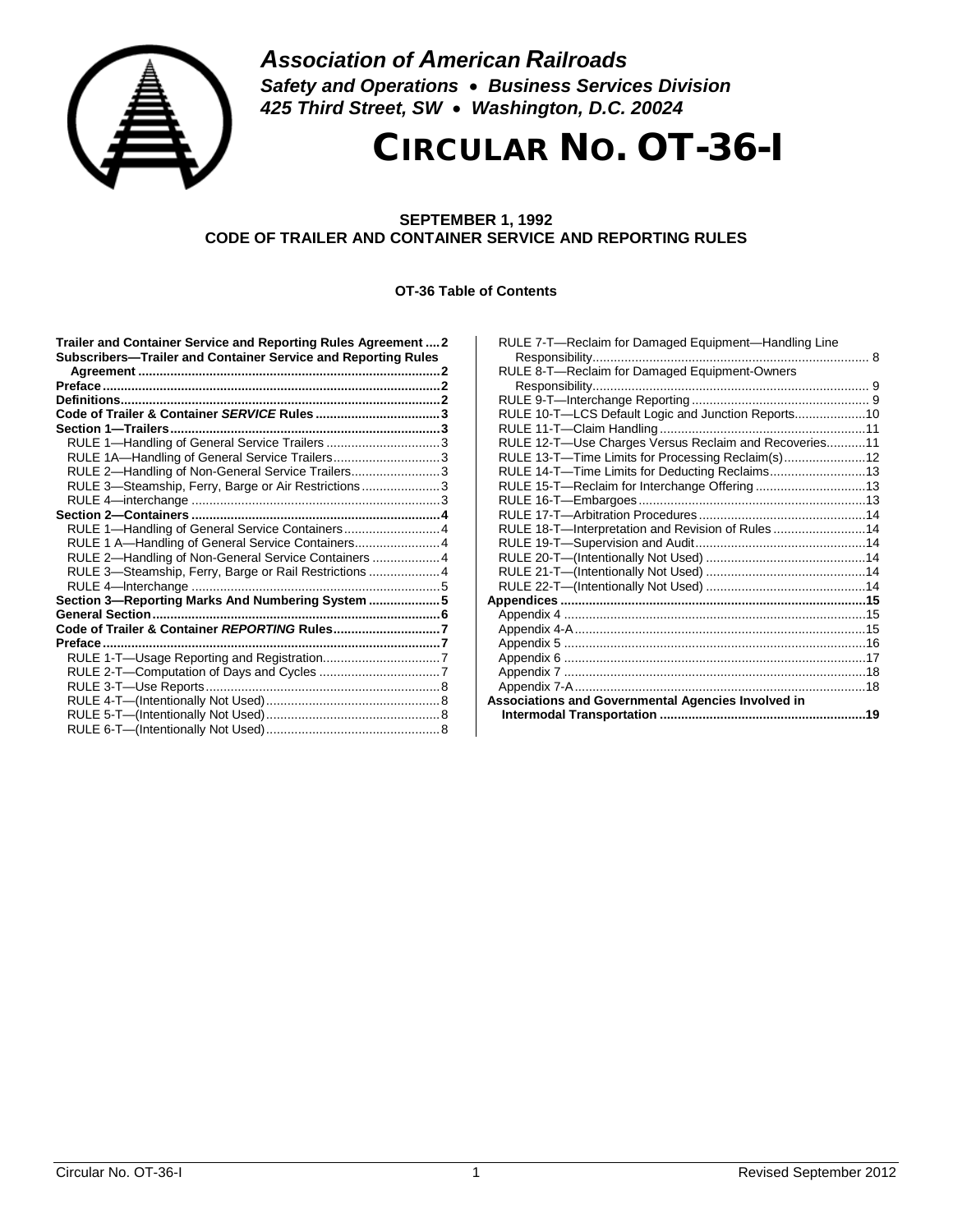# **TRAILER AND CONTAINER SERVICE AND REPORTING RULES AGREEMENT**

The subscribing railroad company hereby agrees with each other railroad subscriber hereto, except as other agreements between or among subscribers may provide, by filing a signed counterpart of this agreement with the Secretary of the Interchange Services Division, Association of American Railroads, to abide by the Code of Trailer and Container Service and Reporting Rules, as amended from time to time.

This agreement may be canceled by any subscriber on thirty (30) days written notice to the Secretary of the Interchange Services Division, Association of American Railroads.

Railroad Subscriber: **Example 3** 

Date:

# **SUBSCRIBERS—TRAILER AND CONTAINER SERVICE AND REPORTING RULES AGREEMENT**

Amtrak - National Railroad Passenger Corp. Angelina & Neches River Railroad Bangor & Aroostook Railroad Company Boston & Maine Corporation Burlington Northern and Santa Fe Ry. Co. Canadian National Railways Canton Railroad Company Cedar River Railroad Company Chicago, Central and Pacific Railroad Co. Claremont Concord Railroad Corp. Clarendon & Pittsford Railroad Company Columbus and Greenville Railway Company Consolidated Rail Corporation CP Rail CSX Transportation, Inc. Dakota, Minnesota & Eastern RR Delaware and Hudson Railway Company, Inc. Delta Valley & Southern Railway Co. East St. Louis Junction Railroad

EcoRail, Inc. Florida East Coast Railway Company Fox Valley & Western Ltd. Gateway Western Railroad Grafton & Upton Railroad Company Grand Trunk Western Railroad Incorporated Illinois Central Railroad Company Iowa Interstate Railroad Kankakee, Beaverville & Southern Railroad Kansas City Southern Railway Company (Includes Affiliates per Agreement) Maine Central Railroad Company Massachusetts Central Railroad Corp. Middletown and New Jersey Ry. Co. Minnesota, Dakota & Western Railway Co. Missouri & Northern Arkansas Railroad New York and Atlantic Railway Norfolk Southern Railway Company (Includes Affiliates per Agreement)

Ontario L'Original Railway, Inc. Paducah & Louisville Railway, Inc. Portland Terminal Company Providence & Worcester Railroad Roscoe, Snyder and Pacific Railway Co. Soo Line Railroad Company Southern Pacific Transportation Company Southern Railway of British Columbia, Ltd. Texas Mexican Railway Company Texas South-Eastern Railroad TFM, S.A. de C.V. Toledo, Peoria & Western Railway Corp. Tyburn Railroad Company Union Pacific Railroad Vermont Railway, Inc. Winston-Salem Southbound Ry. Co. Wisconsin & Southern Railroad Company Wisconsin Central Ltd.

By:\_\_\_\_\_\_\_\_\_\_\_\_\_\_\_\_\_\_\_\_\_\_\_\_\_\_\_\_\_\_\_\_\_\_\_\_\_\_\_\_\_\_\_\_\_\_\_\_\_\_\_\_\_\_\_\_\_\_\_\_\_\_\_\_\_\_ Title: \_\_\_\_\_\_\_\_\_\_\_\_\_\_\_\_\_\_\_\_\_\_\_\_\_\_\_\_\_\_\_\_\_\_\_\_\_\_\_\_\_\_\_\_\_\_\_\_\_\_\_\_\_\_\_\_\_\_\_\_\_\_\_\_

# **PREFACE**

The Rules contained herein do not foreclose subscribers from entering into other agreements which may be contrary to these rules

#### **DEFINITIONS**

- **Trailer**—A vehicle used in trailer on freight car service constructed for the transport of commodities from point to point via highway, equipped with suitable permanently affixed undercarriage and wheels and with a device for coupling to self-powered tractor for movement.
- **General Service Trailer**—A trailer or container welded to a chassis, when designated by the owner in the AAR Umler file.
- **General Service Container**—A container mounted and secured on a chassis or bogie, when designated by the owner in the AAR Umler file.
- **Container**—A unit for transporting commodities in trailer or container on freight car service from point to point, constructed in such a manner that it may be mounted and secured on a car, chassis or bogie for the purpose of such movement.
- **Chassis-Bogie**—A wheel assembly constructed to accept mounting of containers.
- **TOFC-COFC Service**—TOFC Service-Transportation involving the movement of trailers and/or containers mounted on chassis/bogies on freight cars. COFC Service-Transportation involving the movement of containers without chassis/bogies on freight cars.
- **Owner—The person having title to equipment described herein or entitled** to exercise the rights and privileges of title. (Note: A.A.R. assigned reporting marks shall be displayed on the equipment and the person whose reporting marks appear on the equipment shall be deemed to be the owner for the purpose of applying these rules.)
- **Subscriber**—A party signatory to the Trailer and Container Service and Reporting Rules Agreement.
- **Home Trailer, Container or Chassis**—A trailer or container or chassis bearing railroad marks in the possession of the holder of such marks.
- **Foreign Trailer, Container or Chassis**—A trailer, container or chassis bearing railroad reporting marks in the possession of a party other than the holder of such marks.
- **Home Road**—The railroad whose reporting marks are displayed on a particular trailer, container or chassis.
- **Junction**—An agreed location where two or more subscribers interchange trailers, containers or chassis.
- **Rail Controlled Trailer-Container**—A trailer or container for which the handling carrier has use charge responsibility.
- **Railroad Reporting Marks**—Are reporting marks assigned to a railroad by the Assistant Vice President, Business Services Division, Association of American Railroads.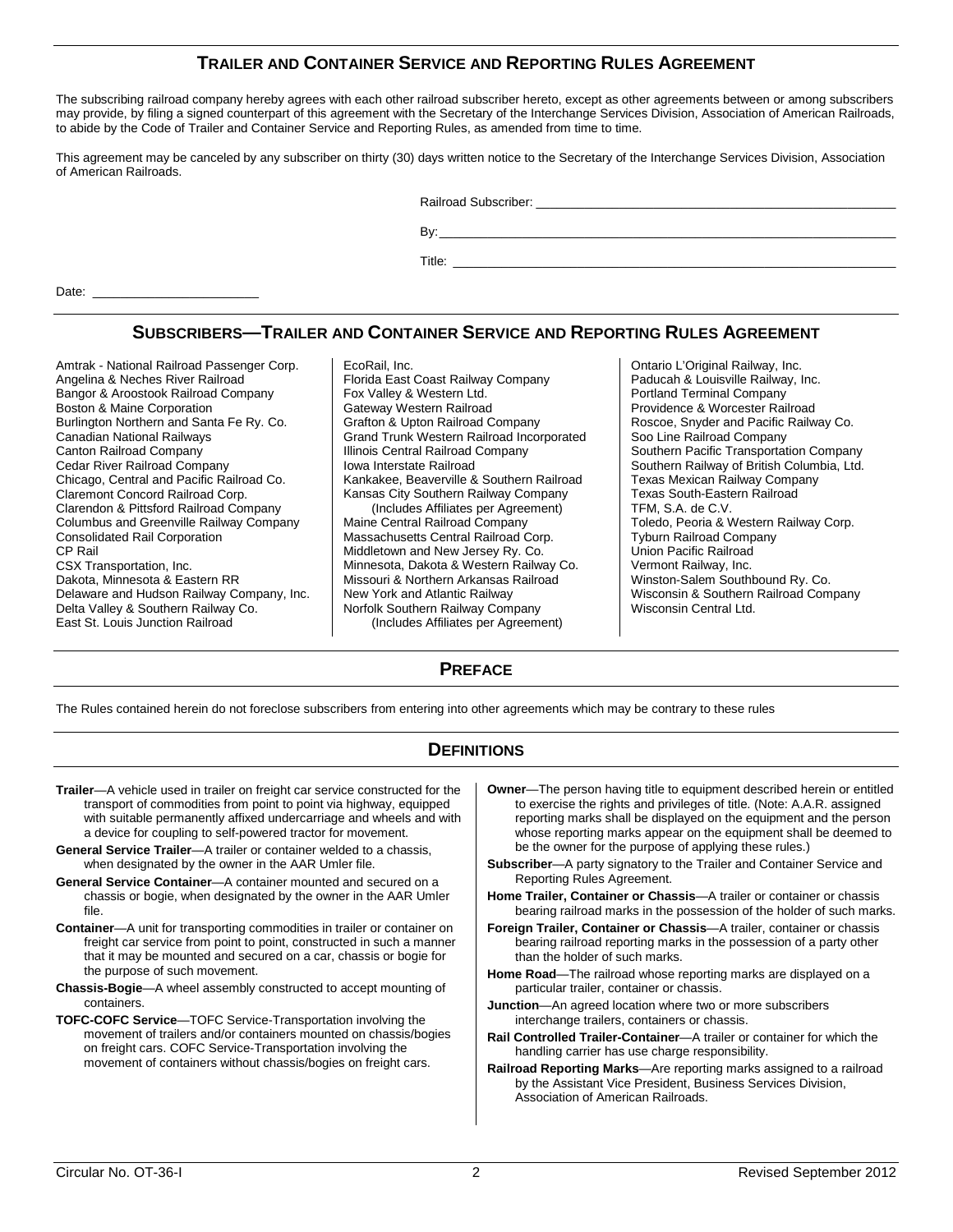# **SECTION 1—TRAILERS**

# <span id="page-2-1"></span>**RULE 1—Handling of General Service Trailers**

When the origin carrier has ascertained that all carriers involved in the route have existing agreements with the owner to accept such trailers, empty rail controlled trailers designated as General Service may be loaded without regard to ownership, destination or route unless:

- (a) Ordered home for inspection, maintenance, licensing or such other reason as the owner (lessor) may specify. Under this provision a specific trailer may be ordered home no more than once in any 12-month period.
- (b) Trailers moved empty under (a) may be:
	- 1. Delivered to home road (direct connection).
	- 2. Delivered empty to the road from which received under load, at the junction where received.

# <span id="page-2-2"></span>**RULE 1A—Handling of General Service Trailers**

Empty rail controlled trailers designated as General Service not handled in accordance with Rule 1 may be:

- 1. Delivered empty to the home road at any junction.
- 2. Delivered empty to the road from which received under load, at the junction where received.
- <span id="page-2-0"></span>3. Delivered empty to any road requesting General Service Trailers at a junction mutually agreed (direct connection), where the delivering carrier has ascertained that the requesting carrier has an agreement with the owner to accept such trailers.

#### **EXCEPTIONS**

- (1) A railroad must not deliver an empty trailer bearing its own reporting marks to another railroad unless the receiving railroad has requested equipment consistent with [Rule-1-A-3.](#page-2-0)
- (2) A railroad must deliver an empty trailer to the owner if the city where it was received loaded is the same city that the interchange exists for the empty reverse route authority.
- (3) The receiving earner may request the dates establishing the reverse route authority from the delivering carrier. The delivering carrier must furnish dates requested within 5 days.

#### <span id="page-2-3"></span>**RULE 2—Handling of Non-General Service Trailers**

When the origin carrier has ascertained that all carriers involved in the route have existing agreements with the owner to accept such trailers, empty foreign trailers not designated as General Service shall, unless otherwise mutually agreed, be:

- (a) Loaded to or via home road.
- (b) Loaded in the direction of home road.
- (c) Delivered to home road (direct connection).
- (d) Delivered empty to the road from which received under load, at the junction where received.

#### **RULE 3—Steamship, Ferry, Barge or Air Restrictions**

Foreign trailers/containers must not be loaded via or delivered empty to a water carrier for transportation by water or to an air carrier for transportation by air except for transportation in interstate commerce by common carriers between points within the continental United States (not including Alaska and Hawaii) without permission of the owner filed with the AAR Business Services Division.

#### **RULE 4—interchange**

Unless otherwise agreed to by roads involved, trailers shall be considered as having been delivered (interchanged):

- (a) When car on which trailer is loaded is placed upon a track agreed upon and designated as the interchange track for such deliveries, accompanied or preceded by proper data for forwarding and delivery and accepted by inspector of receiving road.
- (b) When trailer interchanged by highway is placed in a yard or parking space agreed upon and designated as a point of interchange for such deliveries between carriers, and accompanied or preceded by proper data for forwarding and delivery together with inspection form prescribed in the AAR Intermodal Interchange Rules.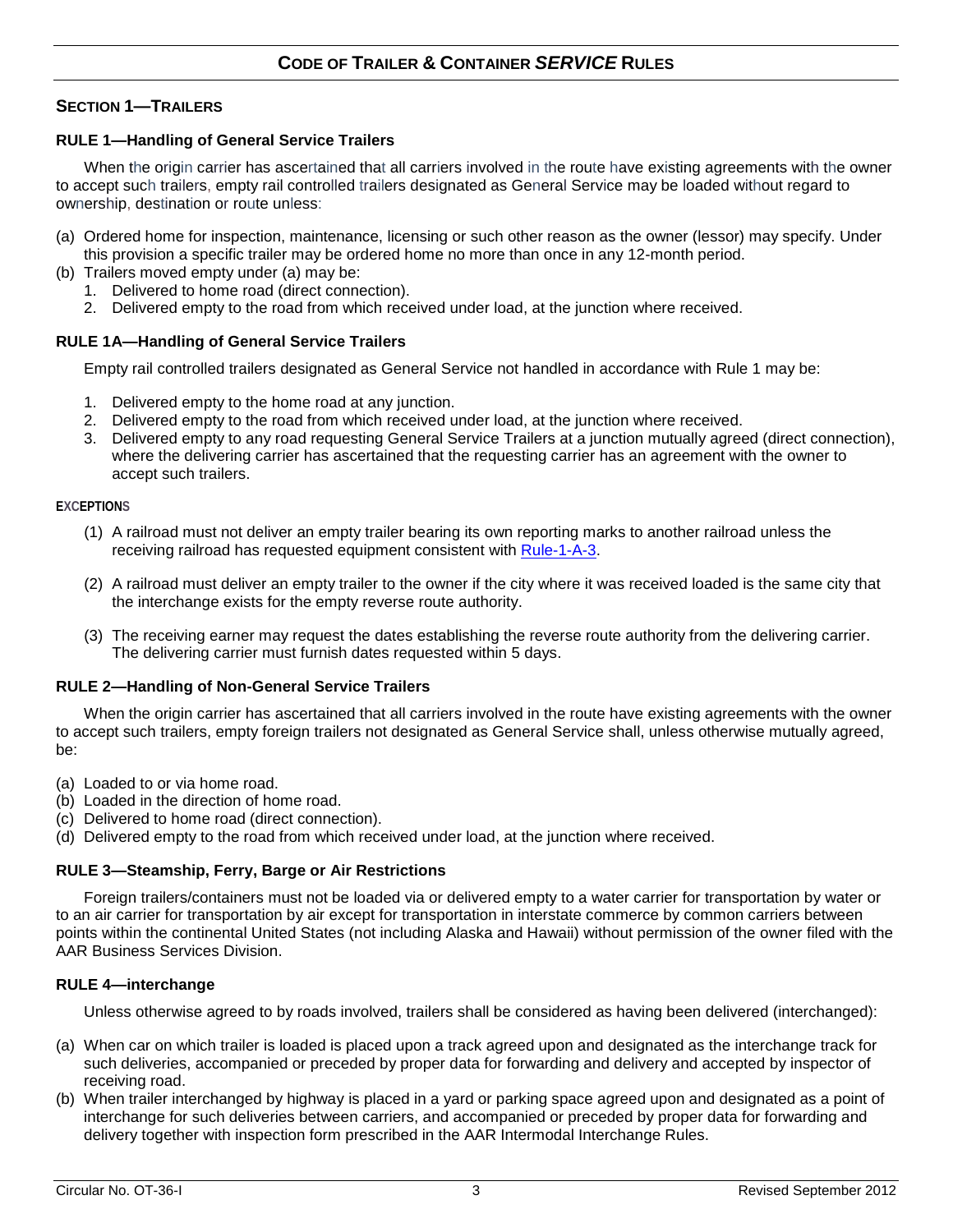(c) A receiving carrier refusing an empty trailer moving in highway interchange in compliance with [Service Rules 1,](#page-2-1) [1A](#page-2-2) and [2](#page-2-3) shall be liable to the delivering carrier for cartage expense incurred for each trailer so refused.

**NOTE:** When possible, the delivering document accompanying empty trailers is to reference the date establishing the reverse route authority.

#### **SECTION 2—CONTAINERS**

#### **RULE 1—Handling of General Service Containers**

When the origin carrier has ascertained that all carriers involved in the route have existing agreements with the owner to accept such containers, empty rail controlled containers designated as General Service may be loaded, without regard to ownership, destination or route, unless:

- (a) Ordered home for inspection, maintenance, licensing or such other reason as the owner (lessor) may specify. Under this provision, a specific container may be ordered home no more than once in any 12-month period.
- (b) Containers on chassis-bogies moved under (a) may be:
	- 1. Delivered to home road (direct connection).
	- 2. Delivered empty to the road from which received under load, at the junction where received.

#### **EXCEPTIONS**

- (1) A railroad must not deliver an empty container bearing its own reporting marks to another railroad unless the receiving railroad has requested equipment consistent with Rule [1A-3.](#page-2-0)
- (2) A railroad must deliver an empty container to the owner if the city where it was received loaded is the same city that the interchange exists for the empty reverse route authority.
- (3) The receiving earner may request the dates establishing the reverse route authority from the delivering carrier. The delivering carrier must furnish dates requested within 5 days.

#### **RULE 1 A—Handling of General Service Containers**

Empty foreign containers on chassis-bogies designated as general service not handled in accordance with Rule 1 may be:

- 1. Delivered empty to the home road at any junction.
- 2. Delivered empty to the road from which received under load, at the junction where received.
- 3. Delivered empty to any road requesting General Service Containers at a junction mutually agreed (direct connection) where the delivering carrier has ascertained that the requesting carrier has an agreement with the owner to accept such containers.

#### **RULE 2—Handling of Non-General Service Containers**

When the origin carrier has ascertained that all carriers involved in the route have agreements with the owner to accept such containers, empty foreign containers not designated as general service, shall, unless otherwise mutually agreed, be:

- (a) Loaded to or via home road.
- (b) Loaded in the direction of home road.
- (c) Delivered to home road (direct connection).
- (d) Delivered empty to the road from which received under load, at the junction where received.

#### **RULE 3—Steamship, Ferry, Barge or Rail Restrictions**

Foreign trailers/containers must not be loaded via or delivered empty to a water carrier for transportation by water or to an air carrier for transportation by air except for transportation in interstate commerce by common carriers between points within the continental United States (not including Alaska and Hawaii) without permission of the owner filed with the AAR Business Services Division.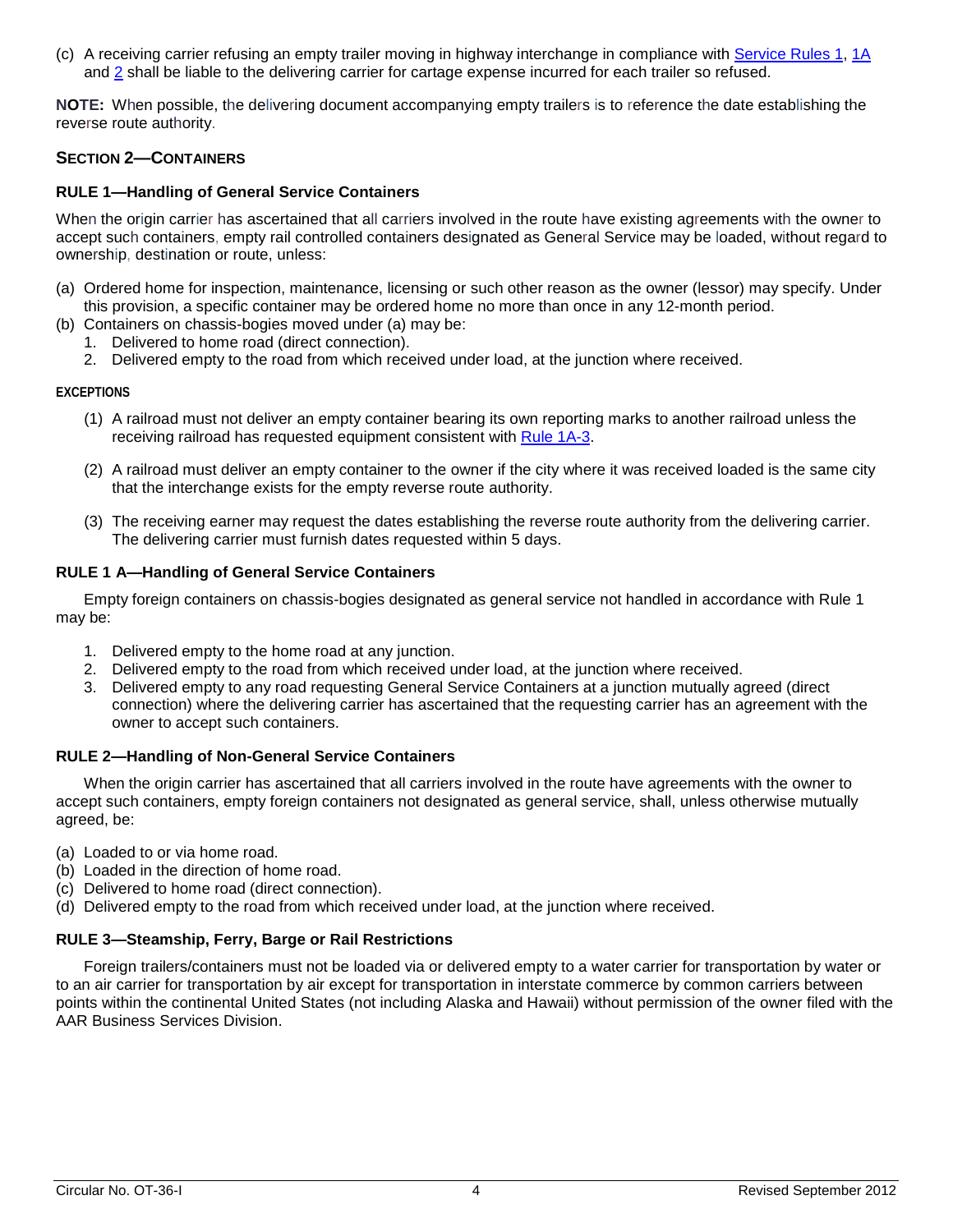#### <span id="page-4-0"></span>**RULE 4—lnterchange**

Unless otherwise agreed to by roads involved, trailers shall be considered as having been delivered (interchanged):

- (a) When car on which trailer is loaded is placed upon a track agreed upon and designated as the interchange track for such deliveries, accompanied or preceded by proper data for forwarding and delivery and accepted by inspector of receiving road.
- (b) When trailer interchanged by highway is placed in a yard or parking space agreed upon and designated as a point of interchange for such deliveries between carriers, and accompanied or preceded by proper data for forwarding and delivery together with inspection form prescribed in the AAR Intermodal Interchange Rules.
- (c) A receiving carrier refusing an empty trailer moving in highway interchange in compliance with [Service Rules 1,](#page-2-1) [1A](#page-2-2) and [2](#page-2-3) shall be liable to the delivering carrier for cartage expense incurred for each trailer so refused.

**NOTE:** When possible, the delivering document accompanying empty containers is to reference the data establishing the reverse route authority.

# **SECTION 3—REPORTING MARKS AND NUMBERING SYSTEM**

#### **RULE 1—Numbering System for Trailers, Chassis and Containers**

Applications for the assignment of reporting marks must be submitted to the Assistant Vice President, Business Services Division, Association of American Railroads. Applicants must meet the requirements of Circular No. OT-5 Series. In addition, applicants must comply with the provisions of Paragraphs (a), (b) and (c) of this rule.

(a) Reporting marks for TRAILERS in TOFC service shall consist of no more than four alphabetical letters, the last of which shall be the letter "Z". A container welded to a chassis shall carry the letter "Z" in the last alpha position. The following six digit numbering system shall be used to indicate the type and size, as well as the unit number of each piece of equipment.

| <b>First Digit Series (Type)</b>                                | <b>Second Digit Series (Size)</b>                                |
|-----------------------------------------------------------------|------------------------------------------------------------------|
| 1-Bogie-Chassis                                                 | 1-48' less than 53' long x 1 02" wide, 96" wide tandem.          |
| 2-Dry Vans                                                      | 2-48' less than 53' long $\times$ 1 02" wide, 1 02" wide tandem. |
| 3-Flat Beds (includes removable sides, platforms & expandables) | 3-45' long and less than 48' x 1 02" wide, 96" wide tandem.      |
| 4-Rail-Compatible Trailer                                       | 4-45' long and less than 48' x 1 02" wide, 1 02" wide tandem.    |
| 5-Mechanical Refrigerators                                      | 5-45' long and less than 48' x 96" wide, 96" wide tandem.        |
| 6-Dry Vans (includes wedge frame)                               | $6 - 53'$ long or over $\times$ 1 02" wide.                      |
| 7-Insulated (includes wedge frame)                              | 7-40' long and less than $45' \times 96''$ wide.                 |
| 8-Open for future use.                                          | 8-40' long and less than $45' \times 96''$ wide.                 |
| 9-Special Equipped (includes Vans, Open Tops, Drop frames,      | $9-40'$ long and less than $45' \times 96''$ wide.               |
| Curtain sides)                                                  |                                                                  |
| 0-Tanks/Bulk                                                    | $0$ —40' long and less than 45' $\times$ 96" wide.               |

The remaining digits are for numbering individual units.

(b) Reporting marks for CHASSIS-BOGIES in TOFC/COFC Service shall consist of no more than four alphabetical letters, the last of which shall be the letter "Z" . The following six digit numbering system shall be used to indicate the type and size, as well as the unit number of each piece of equipment.

| <b>First Digit Series (Type)</b> | <b>Second Digit Series (Size)</b> |
|----------------------------------|-----------------------------------|
| 1-Bogie-Chassis                  | 1-40'-45' Extendible              |
|                                  | 2-20' Straight & 20'/24' Combo    |
|                                  | 3-48' & Over Straight             |
|                                  | 4-40'-48' Extendible              |
|                                  | 5-Over 40' & under 48' Straight   |
|                                  | 6-40 ft. Straight                 |
|                                  | 7-40 ft. Gooseneck                |
|                                  | 8-40 ft. Combo (20/40)            |
|                                  | 9-40 ft. Tri-Purpose              |
|                                  | 0-45'-53' Extendible              |

The remaining digits are for numbering individual units.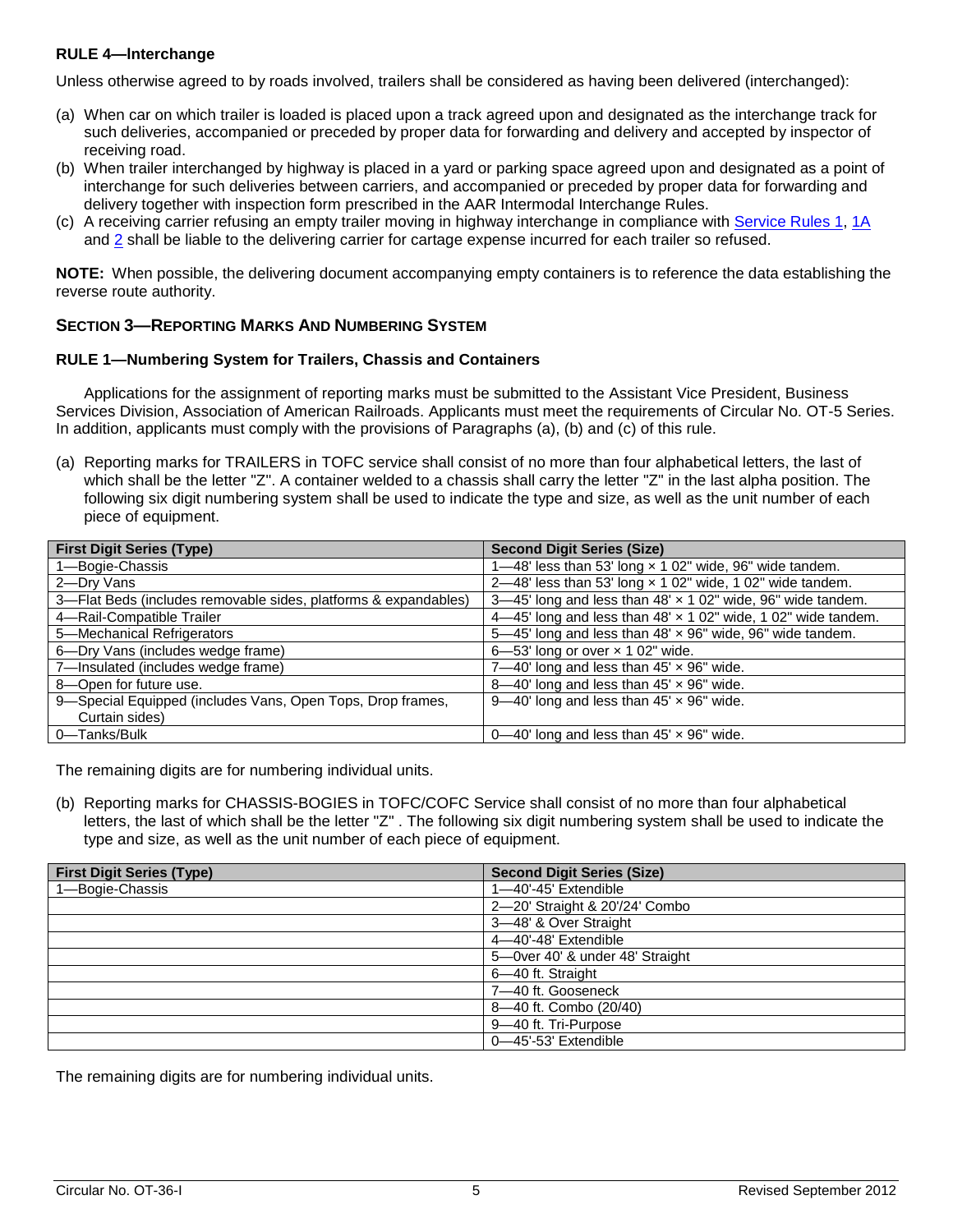(c) Reporting- marks for CONTAINERS in TOFC/COFC service shall consist of no more than four alphabetical letters, the last of which shall be the letter "U". The following six digit numbering system shall be used to indicate type and size, as well as the unit number of each piece of equipment.

| <b>First Digit Series (Type)</b>                                | <b>Second Digit Series (Size)</b>            |
|-----------------------------------------------------------------|----------------------------------------------|
| 1-Open for future use                                           | $1$ –Less than 20'.                          |
| 2-Dry Box                                                       | $2 - 20'$ and less than $35'$ .              |
| 3-Flat Beds (includes removable side, platforms and expandable) | $3 - 53'$ and over                           |
| 4-Open Tops                                                     | $4-35$ ft. and less than $40'$ .             |
| 5-Mechanical Refrigerator                                       | $5 - 45' \times 96''$ wide                   |
| 6-Dry Box                                                       | 6—0ver 40' less than $48' \times 102''$ wide |
| 7-Insulated                                                     | $7 - 40'$ and less than $42'$ .              |
| 8-Open for future use                                           | $8 - 48$ and less than 53'.                  |
| 9-Special Equipped Box                                          | $9 - 40'$ and less than $42'$ .              |
| 0-Tanks/Bulk                                                    | $0 - 40'$ and less than $42'$ .              |

The remaining digits are for numbering individual units.

- (d) Stencil or placard the appropriate Umler elements on equipment to visually identify closed units with special equipment. This identifier to be located immediately below the unit number on the rear and nose of the unit.
- (e) It is recommended that stencils be applied to trailers:
	- 1. With 42" kingpin settings.
	- 2. With 1 02" wide tandems.
	- 3. Exceeding 45' in length.
	- 4. Exceeding 96" in width.

**NOTE:** Paragraphs (a), (b) and (c) apply to all new equipment placed in service after August 1, 1988.

#### **RULE 2—Miscellaneous Requirements**

- (a) Identification markings of trailers, containers, chassis and bogies must comply with the AAR Intermodal Interchange Rules.
- (b) Equipment used in interchange service must be listed in Umler.
- (c) A container welded to a chassis shall be registered in Umler as a trailer, using an AAR Equipment Type Code.

#### **GENERAL SECTION**

#### **RULE 1—Procedures for Interpretations and Revisions**

The lntermodal Operations Committee of the Business Services Division, Association of American Railroads, shall have authority to interpret these rules, and to make recommendations for changes or revisions thereto to the Safety and Operation Management Committee (SOMC) acting as the Operating - Transportation General Committee, Business Services Division, Association of American Railroads. Upon approval by SOMC, such changes or revisions to these rules will be submitted to the Subscribers for vote by letter ballot (one vote for each trailer or container bearing railroad reporting marks which is owned, leased or controlled by Subscribers, with an affirmative majority vote of all Subscribers necessary for approval).

# **RULE 2—Arbitration**

To render formal interpretations of these rules and to settle disputes arising under them, SOMC acting as the Operating - Transportation General Committee shall act as an Arbitration Committee. Members representing a majority of the total votes of the committee shall be present to constitute a quorum.

In the event any question or dispute arises concerning these rules, it may by agreement of the disputing parties be submitted to the Arbitration Committee in abstract through the Assistant Vice President of the Business Services Division. The abstracts shall briefly set forth the matter to be interpreted or the points at issue in the instant dispute and each party's interpretation of the rules, or orders upon which its position is based. The Arbitration Committee shall base its decision upon the rules and the abstract submitted. Should one of the parties elect not to furnish the necessary information, the Arbitration Committee shall use its judgment as to whether it can properly decide the controversy. In case a question shall arise not covered by the rules, the parties disagreeing may, by mutual consent, submit such questions to the Arbitration Committee. Any expenses incurred by the Arbitration Committee shall be borne by the party against whom an adverse decision is rendered. The decision of the Arbitration Committee shall be final.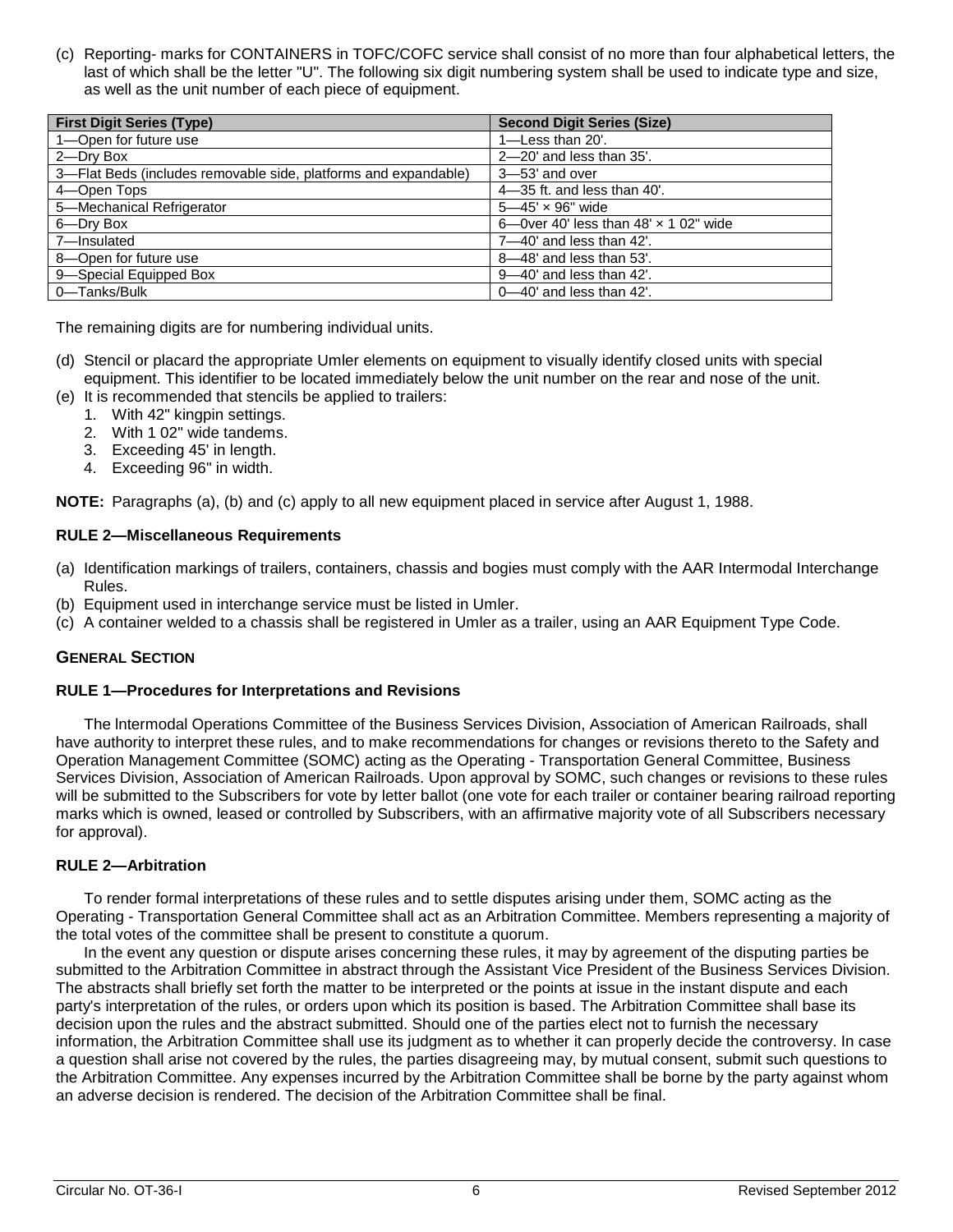# **CODE OF TRAILER & CONTAINER** *REPORTING* **RULES**

Effective January 1, 1999

#### **PREFACE**

Unless otherwise agreed to, these rules shall apply to trailers and containers bearing railroad reporting marks of subscribers.

Where "Use Charge" or "Agreed Use Charge" appears in these rules, it means the agreed rate to be paid for the use of trailers or containers established by agreement between the handling road and the owner.

Where "Trailer" appears in these rules, it shall be interpreted to include General Service containers used in trailer on freight car service.

#### **RULE 1-T—Usage Reporting and Registration**

#### **A. Payments**

1. Trailer use, separated by the trailer's individual loaded and empty cycles as defined in [Rule 2-T,](#page-6-0) must be reported to trailer owner within one (1) month and ten (10) days from the last day of the month in which it is used, including reporting for trailers on hand at end of that month.

2. Trailer use transactions, including trailers reported at zero rates must be reported.

3. Railroad holder of reporting marks desiring to direct reports to a lessor must notify other roads in writing. No more than one lessor may be designated to receive reports on trailers assigned a particular reporting mark.

#### **B. Umler Registration**

Individual trailers shall be reported to the Secretary, Business Services Division, as required in the Umler Data Specification Manual. Umler information received by the Secretary by the last working day of the month will be effective the first day of the subsequent month.

#### **C. Possession by Non-Subscriber**

If a subscriber interchanges equipment to a non-subscriber, as evidenced by the official interchange created through Liability Continuity System (LCS) processing, the subscriber will be responsible for the performance of all terms of this agreement in the same manner as if the equipment were in the possession of the subscriber.

#### **D. Responsibility for Use Charge(s)**

1. When a subscriber hereto, as the origin billing road, delivers or causes to be delivered, a trailer to another party, whether or not a subscriber, not having a use charge agreement with the trailer owner, the origin road agrees to be responsible for the owner's use charge until the trailer is either delivered to the owner or to another party, whether or not a subscriber, which has a use charge agreement with the owner.

2. Trailers shall not be loaded or forwarded empty to destinations outside the continental United States (not including Alaska and Hawaii) and Canada without permission of the trailer owner. Railroads violating this rule will be responsible for the agreed use charge.

#### <span id="page-6-0"></span>**RULE 2-T—Computation of Days and Cycles**

#### **A. Days**

Days shall be reckoned by subtracting the date of receipt from the date of delivery as evidenced by the official interchange created through LCS processing. The day of receipt shall be disregarded and payment made for the day of delivery. A road receiving and delivering a trailer on the same day shall not pay a use charge for that day.

#### **B. Cycle Hours**

For purposes of cycle reporting the first hour and the last hour of a loaded or empty cycle shall be reported.

#### **C. Record Source**

1. Interchange records of receipt and delivery under this rule shall be those obtained from the reports provided for in [Rule 9-T.](#page-8-0)

2. Other cycle event records under this rule shall be those obtained from the paying road's records.

#### **D. Cycles**

1. The loaded cycle shall begin with the earliest loaded event (e.g. - loaded receipt, loaded release, loaded inbound/outbound movement).

2. The empty cycle shall begin with the earliest empty event (e.g. - empty receipt, empty re lease, empty inbound/outbound movement).

3. Back to back empty or loaded cycles will be reported as separate cycles.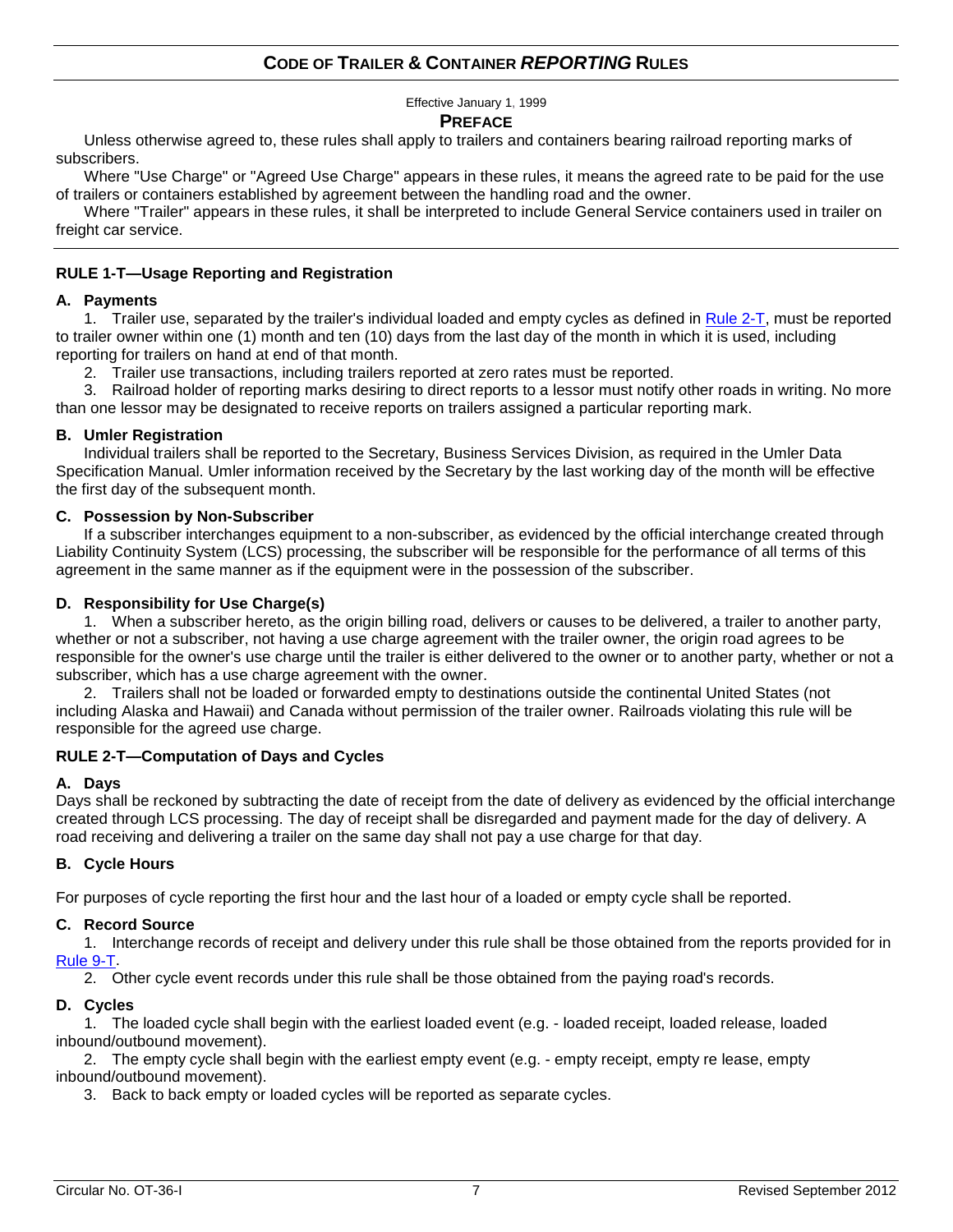#### **INTERPRETATION**

Question: How should cycles that span more than one month be reported?

Answer: For trailers on hand at the end of a month, reporting shall be made through the last hour of the month even though the cycle has not been completed.

# **RULE 3-T—Use Reports**

# **A. General—Applicable to all Carriers**

1. Trailer Use transactions, separated by the trailer's individual loaded and empty cycles as defined in [Rule 2-T](#page-6-0) must be reported to the owner (person or company, at a single address, to whom the reporting marks are assigned) within one (1) month and ten (10) days from the last day of the month in which it is earned including trailers on hand at the end of that month. A trailer earning no trailer use shall be reported indicating days earned but no amount.

2. Use charges allowed in error may be deducted in use charge reports forwarded within two (2) months and ten (10) days, from the last day of the month for which the use charges were reported as having been earned, without requesting authority from trailer owners. Deductions shall not be made after those periods without authorization from the trailer owner.

3. Use charges reported and subsequently deducted in accordance with this rule cancels such use charges and leaves the owner in the same position as if the use charge had never been reported.

4. Only one transmission or report shall be furnished for each month.

#### **B. AAR Car Hire Data Exchange Participants**

1. Participants in the AAR Car Hire Data Exchange system (CHDX) will not be required to furnish to other participants detail or summary data in printed use charge report form as shown in [Appendix 4,](#page-14-0) [5](#page-15-0) and [6.](#page-16-0)

2. Use charges submitted via the CHDX system will be settled via and subject to the Railroad Clearinghouse Settlement Regulations. Settlement will be based on the account summary records submitted to the exchange system. The CHDX system will furnish use charge summary amounts to the Railroad Clearinghouse on the 19th of the month in which the use charge data exchange reports are issued. If the 19th falls on a holiday or weekend the use charge summary amounts will be provided on the first business day thereafter. On the following business day the Railroad Clearinghouse will notify each carrier of its net/net position. The Railroad Clearinghouse will administer the exchange of funds on the first business day after notification of net/net position.

# **C. Non Participants in the AAR Car Hire Data Exchange System**

1. Carriers not participating in the AAR CHDX system must report use charges on a Summary Report for 8-1/2 inches by 11 inches with a minimum of ¾-inch binding space at the left hand side. The report shall show the trailer use charges, reclaims and miscellaneous other charges as shown on the sample report in [Appendix 5.](#page-15-0) Use charges shall be summarized separately for the current month, each voluntary month and prior allowances.

2. Carriers not participating in the AAR CHDX system must report errors and omissions in an adjustment report of the same size with the same binding space as that provided for the use charge report [\(Appendix 5\)](#page-15-0), and shall be prepared as shown in [Appendix 6.](#page-16-0) Adjustments for more than one earnings month may be shown on a single sheet, beginning with allowances for the earlier month, using the first line to identify earnings month and year, followed by individual trailer listings in numerical sequence, followed by a line identifying the earnings month and year of the next group of allowances.

3. Use charges allowed in error may be deducted in Use Reports forwarded within two (2) month and ten (10) days from the last day of the month for which the use charges were reported as having been earned, without requesting authority from trailer owners. Deductions shall not be made after those periods without authorization from the trailer owner. Subject to the same procedures as described for showing addition adjustments, Appendix 6 shall be used for showing deductions. Deductions must not be shown on the same sheet as additions.

4. Use charges not submitted to the AAR CHDX system will be settled with the trailer owner. Settlement will be based on the summary information on [Appendix 5.](#page-15-0) The exchange of funds will occur on or before the 21st of the month in which reports are issued. If the 21st falls on a holiday or weekend settlement will occur on the next business day.

#### **RULE 4-T—(Intentionally Not Used)**

#### **RULE 5-T—(Intentionally Not Used)**

#### **RULE 6-T—(Intentionally Not Used)**

#### <span id="page-7-1"></span>**RULE 7-T—Reclaim for Damaged Equipment—Handling Line Responsibility**

#### **A. Reporting Requirements**

When equipment is badly damaged, lost or stolen and reported to the owner with a request for its depreciated value, responsibility for use charge (see [Paragraph F.](#page-8-1)), will cease from date of original notification until repairs are authorized or disposition furnished by owner.

#### <span id="page-7-0"></span>**B. Return of Equipment**

If the owner requests equipment be sent home for repairs, user will initiate return of equipment within ten (10) days after notice is received; otherwise, responsibility for use charge shall be reinstated.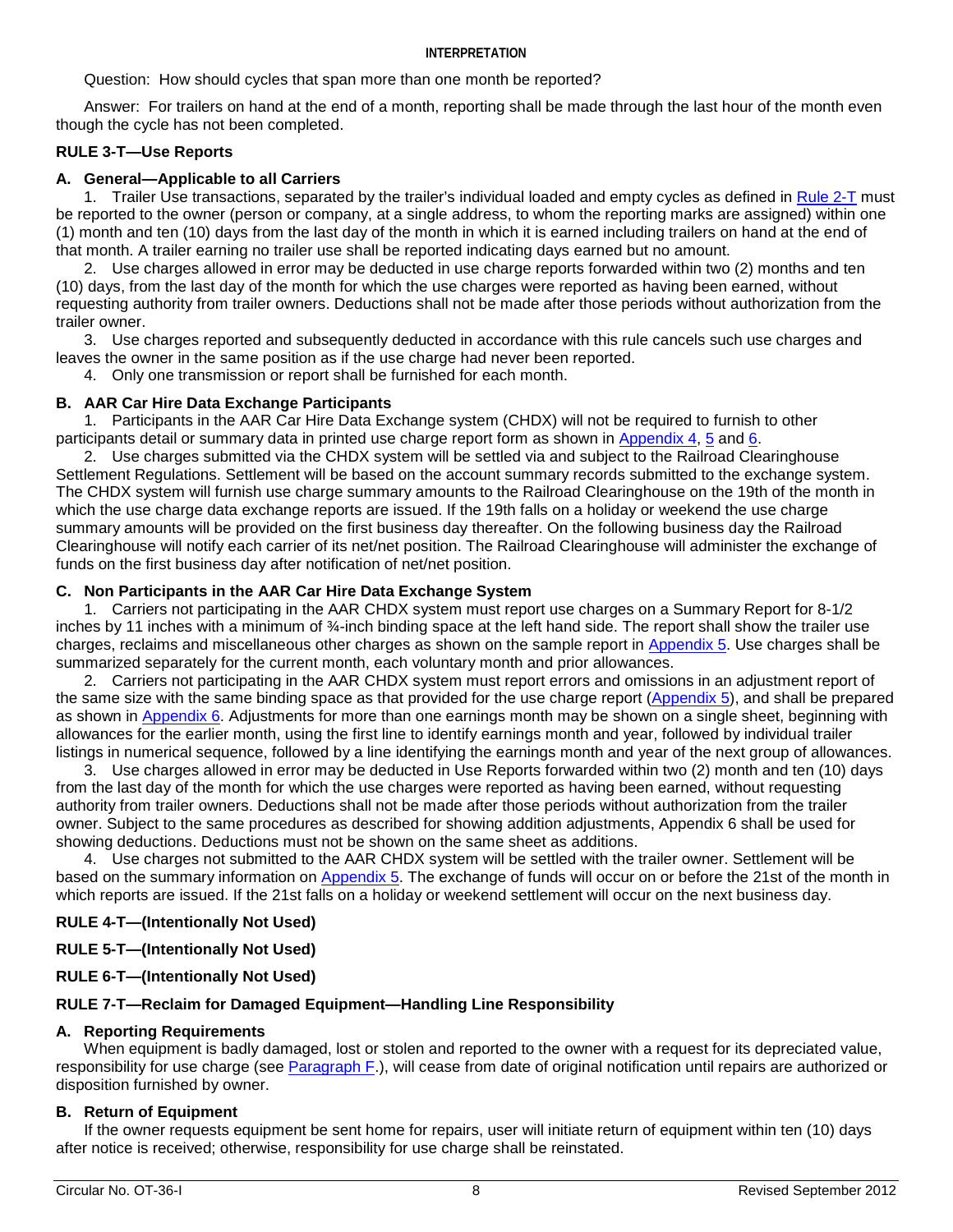# **C. Intermediate Road Responsibility**

An intermediate road is responsible for trailer use charges on a trailer returned home under [Paragraph B](#page-7-0) of this rule but the trailer use charge paid may be reclaimed under the provisions of [Paragraph F.](#page-8-1) Equipment moved home under this rule shall be so indicated on movement document.

#### **D. Settlement**

If, on receipt from owner of depreciated value, user decides to repair or send the trailer to the owner for repairs, or the trailer is recovered, the responsibility for use charge shall continue from date of original written notification to owner as destroyed, lost or stolen.

#### **E. Claims for Use Charge**

When equipment is lost, stolen or otherwise unreported and no use charge allowed claim for such charge shall be presented to the subscriber last in possession of the equipment as evidenced by the official interchange created through LCS processing.

#### <span id="page-8-1"></span>**F. Time Limits and Procedures**

Trailer use charges shall be paid to the trailer owner and recovered by reclaim. Refer to Trailer Reporting Rules [13-T](#page-11-0) and [14-T](#page-12-0) to determine time limits and procedures for issuing, handling and deducting reclaims.

#### <span id="page-8-3"></span>**RULE 8-T—Reclaim for Damaged Equipment-Owners Responsibility**

#### **A. Repair Material**

When a trailer is detained awaiting receipt of repair material, which must be obtained from the owner and/or manufacturer, responsibility for use charge shall cease from the date the material is ordered from the owner/manufacturer until the date it is delivered to line of road or company ordering same (see [Paragraph E.](#page-8-2)), as evidenced by shipping receipt or waybill.

#### **B. AAR Interchange Rule 165**

1. When trailer is reported to owner under AAR Intermodal Interchange Rule 165, responsibility for use charge shall cease from date of report.

2. If owner authorizes the repair of trailer, responsibility for use charge shall begin after repairs are completed but in no case shall relief extend beyond sixty (60) days from the date owner authorized the repairs.

#### **C. Home Shop Disposition**

If road on which trailer was reported, at owner's request, sends the trailer home for repairs, responsibility for use charge shall cease from date of original report to owner until date trailer leaves reporting road as evidenced by the official interchange created through LCS processing. In no event shall relief extend beyond sixty (60) days from date owner requested trailer sent home.

#### **D. Intermediate Road Responsibility**

An intermediate road is responsible for trailer use charges on a trailer moving home for repairs, but the trailer use charge paid may be reclaimed under the provisions of [Paragraph E.](#page-8-2)

#### <span id="page-8-2"></span>**E. Time Limits and Procedures**

Trailer use charge shall be paid to the trailer owner and recovered by reclaim. Refer to Trailer Reporting Rules [13-T](#page-11-0) and [14-T](#page-12-0) to determine time limits and procedures for issuing, handling and deducting reclaims.

#### <span id="page-8-0"></span>**RULE 9-T—Interchange Reporting**

#### **A. Authority**

Trailer [Service Rule 4](#page-4-0) determines the rules and procedures for interchange of equipment. This rule is not intended to contradict such procedures, but rather to incorporate reporting instructions, correction procedures, and Liability Continuity System (LCS) default logic to permit correct reporting of usage.

#### **B. Governing Record**

The official interchange record created through LCS processing will be the record used for payment of trailer use charges.

#### **C. Methods of Preparation**

Interchange information will be reported through the AAR TRAIN II system and processed through LCS which shall be the official interchange record and take precedence over conflicting information otherwise reported.

#### **D. Content and Frequency**

The information reported to the AAR TRAIN II system must include trailer initial and number, status (loaded or empty), month, day and hour of interchange, delivering road, receiving road, and location of interchange. Failure to report an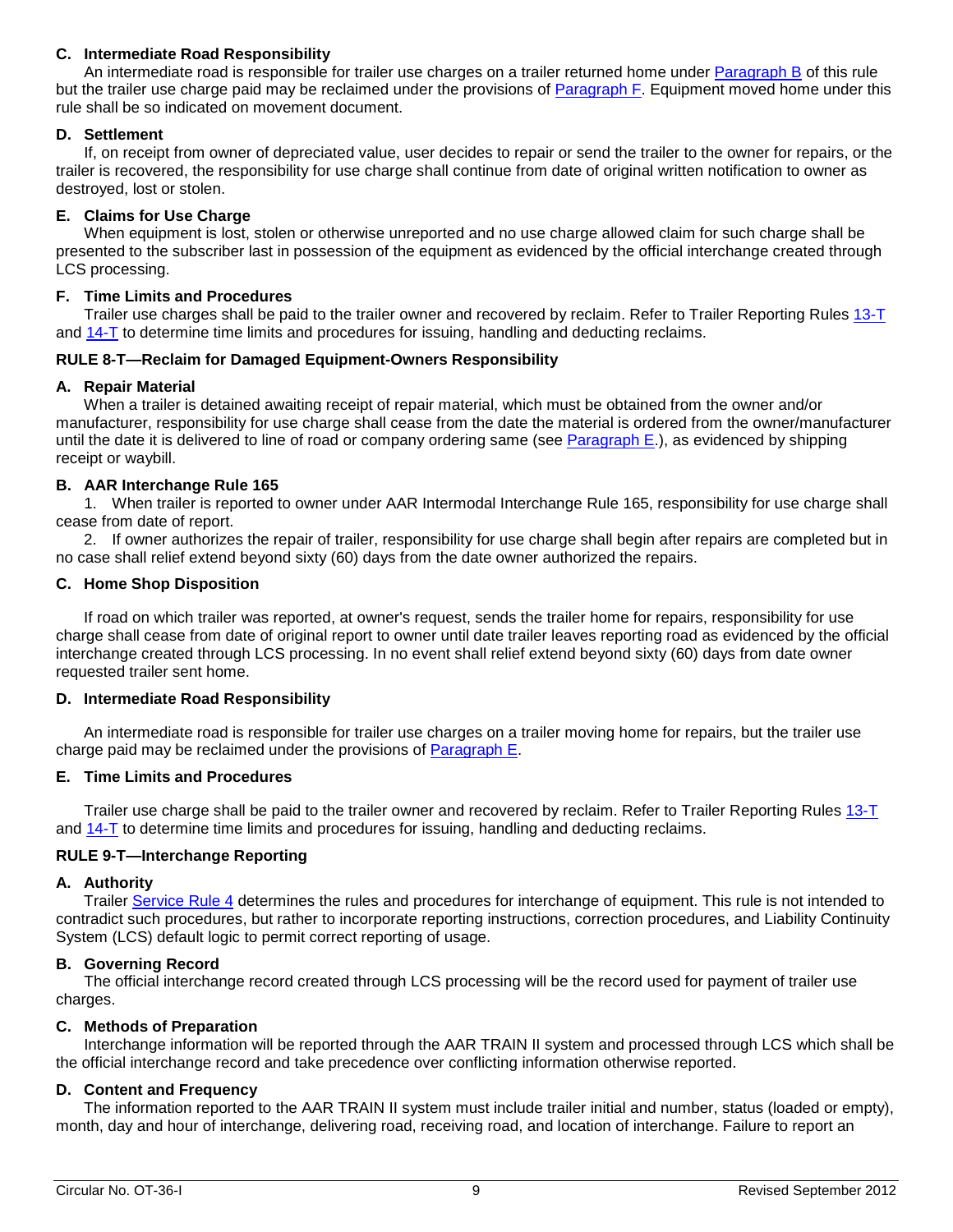interchange or correction within 120 hours of the event will result in the official interchange record being generated based on the connecting road's reporting of delivery *I* receipt or LCS logic.

# **RULE 10-T—LCS Default Logic and Junction Reports**

#### **A. Default Logic**

1. All applications of default logic require a minimum of three (3) logical events prior to the application of LCS logic. Default logic will not benefit the carrier that failed to report. Multiple data elements, within a single interchange record, may be changed by Liability Continuity System (LCS) default logic to create the official LCS interchange.

2. Reporting events used by LCS to properly correct interchange reportings are: Interchange (Receipt, Delivery and Port)

Arrival **Departure** Pull In *I* Out TRUK Ramp *I* Deramp In *I* Out Gate

3. Existing TRUK Logic will be retained as part of LCS. It will continue to process the following two situations:

a. If a trailer is reported Out To TRUK and In From TRUK by the same carrier, no action is needed.

b. If a trailer is reported Out To TRUK by the delivering carrier and In From TRUK by the receiving carrier, TRUK logic will create an interchange at the time of the In From TRUK report.

4. If the LCS logic determines that a standard (steel wheel) delivery or receipt has been reported on a trailer and the corresponding receipt or delivery is missing, the same LCS default logic that applies to freight equipment will be used to validate the reported interchange.

5. Neither Carrier Reports

a. When both carriers fail to report an interchange, and neither carrier reports a TRUK message if continuity between the two carriers can be established prior to the 120th hour of the subsequent month, LCS will create an Out To TRUK message for the delivering carrier two minutes before the first equipment event on the receiving carrier. LCS will also create an In From TRUK message for the receiv1ng carrier one minute before the first equipment event on the receiving carrier. The TRUK logic will create an interchange from the delivering carrier to the receiving carrier at the time of the In From TRUK report on the receiving carrier. The load I empty status will be taken from the delivering carrier, and the location will be determined by LCS processing.

b. When both carriers fail to report an interchange, and neither carrier reports a TRUK message, if continuity is not established prior to the 120th hour of the next report month, LCS will create an Out To TRUK message for the delivering carrier 011 the first minute of the report month that continuity is established. LCS will also create an In From TRUK message for the receiving carrier on the second minute of the report month that continuity is established.

6. Delivering Carrier Does Not Report When the delivering carrier fails to report an interchange, LCS will create an official interchange using the reporting of the rece1ving carrier.

7. Receiving Carrier Does Not Report When the receiving carrier fails to report an interchange, LCS will create an official interchange using the reporting of the delivering carrier.

8. Both Carriers Report But Do Not Agree

a. When both carriers attempt to report the same interchange activity but the location is different, the delivering carrier's location will be used.

b. When both carriers attempt to report the same interchange activity but the time is different by four (4) hours or less, the delivering carrier's time will be used.

c. When both carriers attempt to report the same interchange activity but the time is different by more than four (4) hours, LCS will allocate the time equally between the two carriers.

9. Out To TRUK Reported By Delivering Carrier

a. If the delivering carrier reports an Out To TRUK and the trailer starts moving within the same calendar month on the receiving carrier which did not report an In From TRUK, LCS will create an In From TRUK reporting one minute after the reported Out To TRUK.

b. If the delivering carrier reports an Out To TRUK in one calendar month and the trailer starts moving during a different month on the receiving carrier which did not report an In From TRUK, LCS will create an In From TRUK reporting for the receiving carrier, on the first minute of the month in which the trailer started moving on the receiving road.

10. In From TRUK Reported By Receiving Carrier If a trailer is moving on the delivering earner and is then reported In From TRUK by the receiving carrier, LCS will create an Out To TRUK reporting for the delivering carrier one minute before the reported In From TRUK.

11. Out To/In from Port If an interchange delivery to Port is reported, the liability ceases. Liability commences on the next carrier of record upon the reporting of three in sequence logical events.

# **B. Junction Reports**

All interchange reports will be matched or generated by LCS processing, coded per Appendix 7-A of these rules, and returned as junctions to the delivering road, receiving road and the equipment owner.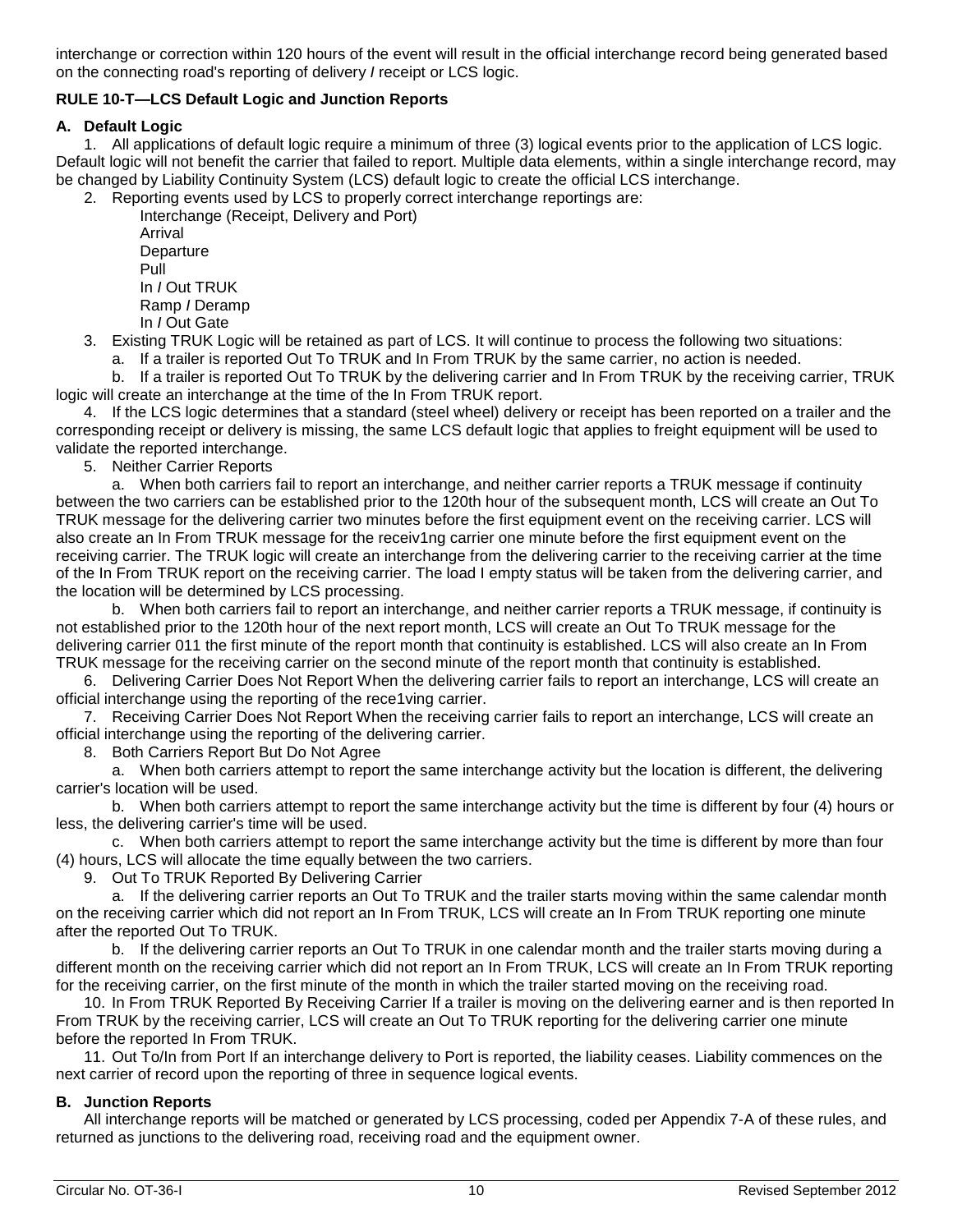#### **RULE 11-T—Claim Handling**

# <span id="page-10-1"></span>**A. Instructions for Making and Handling Claims**

1. Claims covering errors, including incorrect charges, or omissions in trailer use charge report shall be presented in accordance with [Appendix 7.](#page-17-0) Claims shall be presented after three (3) months and within five (5) months from the last day of the month in which the use charge was earned in compliance with the following:

2. A request for authority to deduct use charge reported as having been earned constitutes a valid claim when presented to trailer owner within five (5) months from the last day of the month for which use charge was reported.

3. Claims shall not be presented until all amounts previously reported have been properly credited. When total days for which the agreed use charge received on any trailer is equal to or greater than the total number of days due, no claims for short days will be issued against any road.

4. Claims for underpayment must show the claimed use charge. All such claims must be verified by claimant before presentation. Point of interchange, as evidenced by the official interchange created through LCS processing, or cycle change must be shown on all claims issued.

5. If complete cycle reports have not been received, claim should be filed against the road having apparently failed to furnish a report, and claimant should indicate that such information has not been received by inserting subsequent cycle record, if available, and show days allowed by that road for month claimed.

6. The following rules govern the records required for the month(s) prior and subsequent to the month claimed:

a. A claim covering trailer ON HAND at beginning of month must show date and hour of preceding cycle record or on-line event instead of "OH."

b. A claim covering trailer OIN HAND at end of the month must show date and hour of succeeding cycle record or on-line event instead of "OH."

c. A claim covering a trailer off-line at beginning of month must show the last interchange record prior to the month cla1med. If the latest cycle record for the preceding month(s) is after the last interchange record, it must also be included.

d. A claim covering a trailer off-line at end of month must show the first interchange record in the subsequent month(s), if available. If the first cycle record for the subsequent month(s) is before the interchange record it must also be included on the claim.

<span id="page-10-2"></span>7. A claim presented in accordance with the rule may be continued, provided the trailer owner returns the claim to the road to which originally presented or presents it to another road within a period of two (2) months from the last day of the two (2) month period allowed the road which handled claim prior to reissuance. The number of days shown on the original claim may be increased by the trailer owner if investigation develops that the use charge is due from a road other than the road to which the claim was originally addressed.

8. Claims properly presented in accordance with this rule, which are not handled as provided in [Paragraph B.](#page-10-0) shall become due and payable upon presentation of a bill by claimant provided bill is presented by claimant within six (6) months from the date amount claimed became due.

#### <span id="page-10-0"></span>**B. Instructions to Road Receiving Claims**

<span id="page-10-3"></span>1. A road initially receiving a claim from a trailer owner must within seven (7) months from the last day of the month in which use charge was earned:

- (1) pay all use charge claimed in the next use report and claim should not be returned to trailer owner,
- (2) pay partial amount due in the next use report and disprove further responsibility with official LCS interchange record returning disproved claim to trailer owner,

(3) disprove any responsibility with official LCS interchange record, returning disproved claim to trailer owner. This procedure will require that the trailer owner record payment received.

2. If claim is not satisfied, trailer owner shall handle with the next delinquent road in accordance with [Paragraph A.](#page-10-1)

3. A road receiving a claim from a trailer owner must, within two (2) months from the last day of the month that limits the issuance of such claim as prescribed in [Paragraph A.7.](#page-10-2), handle as provided in [Paragraph B.1.](#page-10-3)

#### **C. Adjustment of Errors Developed in the Handling of Claims**

1. Erroneous payment of use charges as set forth in the following paragraphs of this rule constitute a valid claim under the provisions of [Paragraph B.](#page-10-0), and must be so handled.

2. When use charge has been reported to other than trailer owner under incorrect initials or number or for the wrong month, which fact is developed in the investigation of a claim, the reporting road shall be responsible to trailer owner for use charge earned and shall have the privilege of continuing such claim for refund of use charge incorrectly paid irrespective of the amount shown on original claim, from the road to which it was incorrectly reported.

3. When use charge has been reported to trailer owner under incorrect initials or number, or for the wrong month, which fact is developed in the investigation of a claim, the reporting road shall deduct the previously allowed and re-allow the use charge plus any related charges due.

4. If such deduction of charges from a trailer number leaves trailer owner short, the trailer owner shall have the privilege of continuing claim under the trailer number on which the deduction was made.

#### **RULE 12-T—Use Charges Versus Reclaim and Recoveries**

The reporting of amounts accruing for the use of trailers shall be made monthly without regard to reclaims pending or other trailer reporting rules which may provide for recovery of use charges.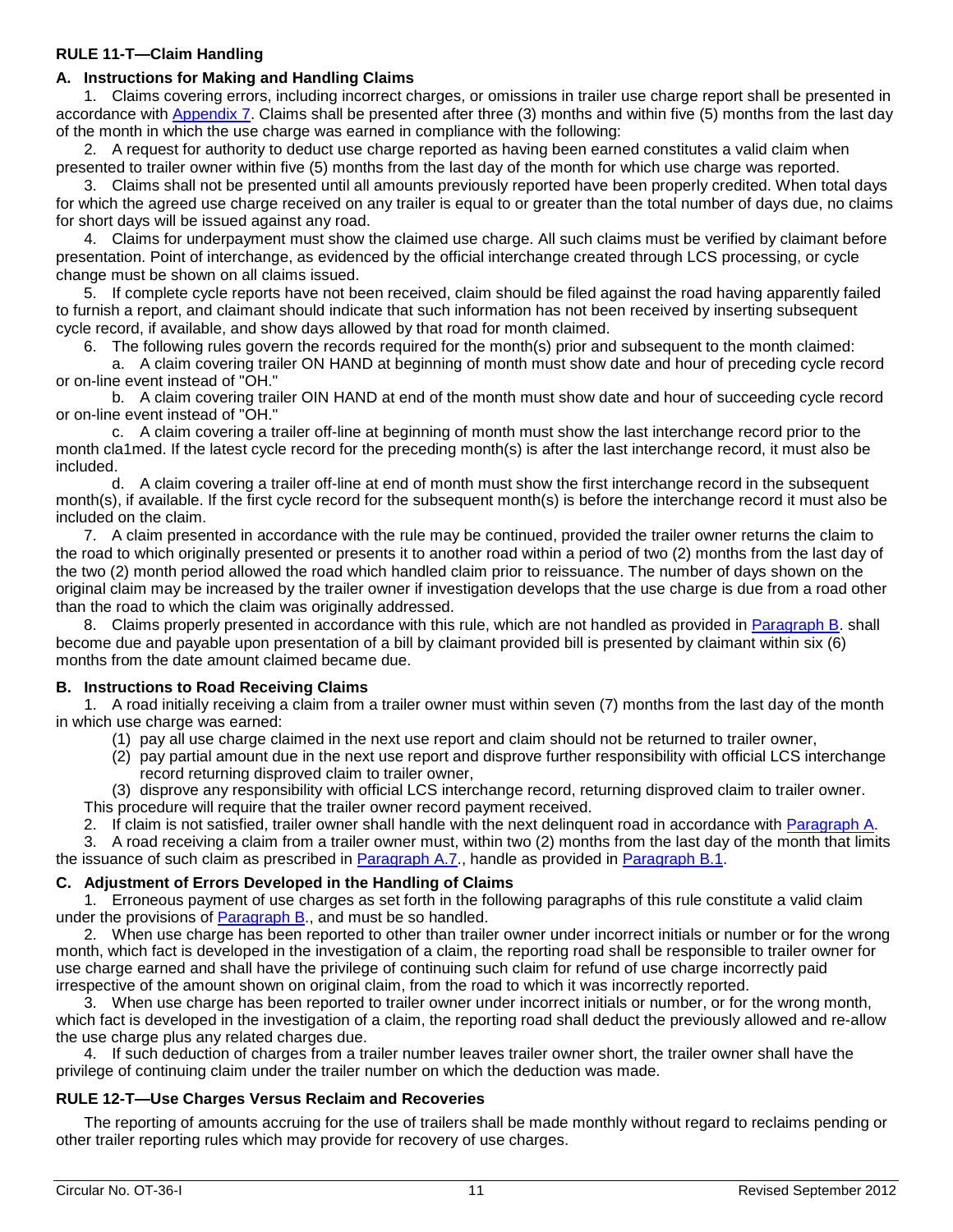#### <span id="page-11-0"></span>**RULE 13-T—Time Limits for Processing Reclaim(s)**

#### **A. Scope**

This rule applies to those roads which do not participate in the AAR CHDX system. This rule will also apply to AAR CHDX participants who elect not to utilize the data exchange process for recoveries provided for in [Rule 14-T.](#page-12-0)

#### **B. Intermediate Switching Reclaim**

Any intermediate switching reclaim reports shall be prepared separately and presented within three (3) months from the last day of the month in which the use charge accrued, except that supplementary reclaim statements covering errors and/or omissions shall be presented within six (6) months from the last day of the month in which the use charge accrued. Original and supplementary switching reclaim statements shall be allowed as presented within thirty (30) days after receipt. The road paying an intermediate switching reclaim may present exceptions to cover errors or adjustments therein, provided it is presented reclaim on which exception is made was received. However, exceptions and supplementary reclaims in connection with adjustment of revenue affecting switching charges may be presented within three (3) months from the last day of the month in which final adjustment of charges is made, but exceptions to reclaims will not be allowed in connection with adjustment of charges on stop or milling-in-transit service. The privilege of continuance of the exception shall cease when either road interested fails to return it to the other road within two months from the last day of the month in which it was received, the delinquent road to be responsible for the unadjusted amount.

# **C. Trailer and Container Reporting Rule(s) 7-T and 8-T**

- 1. Reclaim under Trailer and Container Reporting [Rules 7-T](#page-7-1) and [8-T](#page-8-3) shall be presented within three (3) months from the last day of the month in which the use charge accrued. In case use charge accrued in more than one (1) month, the last calendar month will be considered as the month use charge accrued.. Supplementary reclaims covering errors and/or omissions shall be presented within five (5) months from the last day of the month use charge accrued. Original and supplementary reclaims shall be allowed with or without deduction not later than the tenth (10th) day of the third (3rd) month following month in which reclaim is received.
- 2. Counter reclaims shall be presented to the original claimant within nine (9) months from the last day of the month in which reclaim was allowed. Counter reclaims shall be allowed with or without deduction not later than the tenth (10th) day of the third (3rd) month following month in which counter reclaim is received.
- 3. Reclaims and counter reclaims that are partially or totally declined must be returned to the reclaiming mad prior to the last day of the third (3rd) month following month in which reclaim was received. The privilege of continuance of reclaim thereafter shall cease when either road fa1ls to return it to the other within two (2) months from the last day of the month in which it was last received, the delinquent road to be responsible for the unadjusted amount.

#### **D. Trailer and Container Reportings Rules 15-T and 16-T**

1. Reclaims under [Rule 15-T](#page-12-1) and [16-T](#page-12-2) as follows:

a. Reclaim under Trailer and Container Reporting [Rule 15-T](#page-12-1) shall be presented within three (3) months from the last day of the month in which trailers were delivered by the holding road.

b. Reclaim under Trailer and Container Reporting [Rule 16-T](#page-12-2) shall be presented within three (3) months from the last day of the month in which disposition of the trailer is received by the holding road, except where detention adjustment is involved, in which case reclaim shall be presented within three (3) months from the last day of the month in which detention is cancelled or refunded.

c. The road receiving reclaim shall present exceptions to the claimant within three (3) months from the last day of the month in which the reclaim was received and shall allow in the next open use charge report the amount not covered by exceptions.

2. Counter reclaims shall be presented to the original claimant within three (3) months from the last day of the month in which reclaim was allowed. Counter reclaims shall be allowed with or without exception within three (3) months from the last day of the month in which counter reclaim was received.

3. The privilege of continuance of reclaim or counter reclaim thereafter shall cease when either interested road fails to return it to the other within two (2) months from the last day of the month in which it was last received, the delinquent road to be responsible for the unadjusted amount.

#### **E. General Provisions**

1. The provisions of Paragraphs A, B, C or D will not prevent the continuance of any reclaim after the period named if it has been previously opened when the reclaim eventually rests upon some road other than the one originally addressed, except that the reclaim shall be presented to such other road within two (2) months from the last day of the month in which it was last received by claimant. Further handling shall be subject to the provisions of Paragraphs A, B, C or D.

2. Reclaims shall be made by the designated officer of the road which pays the use charge to the designated officer of the road from which the allowance is reclaimed, unless specifically agreed by the interested roads to permit the presentation and acceptance of such reclaims by local representatives.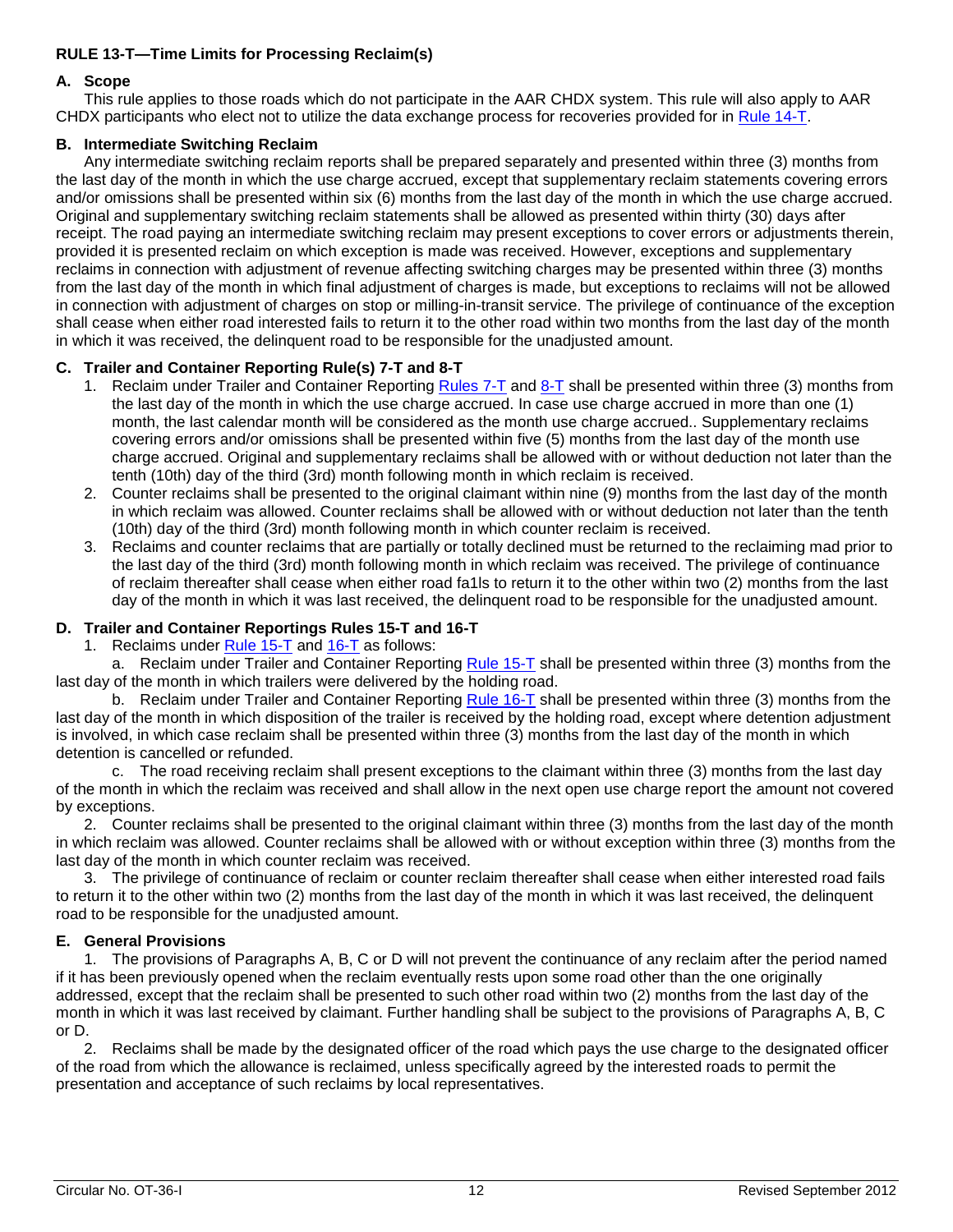#### <span id="page-12-0"></span>**RULE 14-T—Time Limits for Deducting Reclaims**

# **A. General Provisions**

The deduction provisions contained in this rule are only applicable if:

- 1. The road is a participant in the AAR CHDX system (Reclaim Formats).
- 2. Reclaim is under Trailer and Container Reporting Rule(s) [7-T](#page-7-1) and/ or [8-T.](#page-8-3)
- 3. Provided for in Bilateral or Special Agreements.

Participants will not be required to furnish the paper reclaim detail to other participants as may be prescribed in these rules, but will be required to furnish a paper summary report for each reclaim item; totals shall be shown in the appropriate lines of the reclaim section of [Appendix 5.](#page-15-0) Paper detail and summary reports must be provided to a nonparticipant in the month for which the deduction is made. The continuance of any reclaim beyond the scope of this rule will be handled under the provisions of [Rule 13-T.](#page-11-0)

#### **B. Original Reclaim**

Original reclaim(s) as provided for in Paragraph A may be deducted within three (3) months and ten (10) days from the last day of the month the trailer use charge accrued.

#### **C. Counter Reclaim**

Counter reclaim statements to the original reclaim statements may be counter deducted on a one-time basis within three (3) months and ten (10) days of the original reclaim deduction. Counter reclaims other than the one-time basis shall be presented as provided in [Rule 13-T.](#page-11-0)

# **D. Supplementary Reclaim**

Supplementary reclaim statement may not be deducted. They must be handled under the provisions of [Rule 13-T.](#page-11-0)

# <span id="page-12-1"></span>**RULE 15-T—Reclaim for Interchange Offering**

# **A. Responsibility**

1. A road failing to receive promptly from a connection trailers on which it has laid no embargo shall be responsible to the connection for use charge incurred by the reclaiming road on trailers so held for delivery, including the home trailers of such connection.

2. If such failure to receive shall continue for more than three days the delinquent line shall thereafter in addition be responsible for the use charge incurred by the reclaiming road on all trailers wherever in transit which are thus held back for delivery.

3. When the hour at which the receiving road clears the interchange track is so late that the delivering road cannot place cars carrying trailers on inter change track before midnight, the receiving road shall be responsible for the use charge incurred by the reclaiming road on such trailers for the following day, subject to local agreement as to time required to make delivery.

4. When the receiving road cannot make parking space available at a designated lot by reason of congestion or that lot has closed, so that the delivery road cannot accomplish delivery, the receiving road shall be responsible for the use charge incurred by the reclaiming road on such trailers until delivery is possible subject to local agreement as to time required to make delivery.

#### **B. Notification and Preparation**

It shall be the duty of the connection intending to reclaim to notify the delinquent line daily, prior to midnight, at the point where trailers are offered, of the total number of trailers so held for it, and within 48 hours, from midnight of the day trailers are offered, furnish the initials and numbers of the trailers.

#### <span id="page-12-2"></span>**RULE 16-T—Embargoes**

#### **A. Notification**

Embargoes issued by the embargoing road must be by notice to the Business Services Division.

#### **B. Issuing Provisions**

When a road gives notice for any reason it will not accept trailers in any specified traffic, thereby laying an embargo, the following provisions will govern.

1. An origin road may accept trailers for movement to embargoed destinations only for two (2) days after the effective date of the embargo and then only for trailers which were loaded or in the process of loading prior to the effective date of the embargo.

2. The embargoing road should accept trailers from connections which were originated in accordance with the provisions of Paragraph 1 above, except when it is physically impossible to receive any traffic due to washouts, floods, accidents or other interruptions of service. When trailers, properly loaded prior to or within the two (2) days (the date of loading, diversion or reconsignment to be determined from the data accompanying the trailer) are refused at any time during the effectiveness of the embargo, the road holding the trailers may reclaim trailer hire under [Rule 15-T,](#page-12-1) for the number of days such trailers are held, not exceeding the duration of the embargo. For trailer use reclaim regulations applying to trailers refused account improper or improperly applied permits to embargoes see [Paragraph D](#page-13-0) of this rule.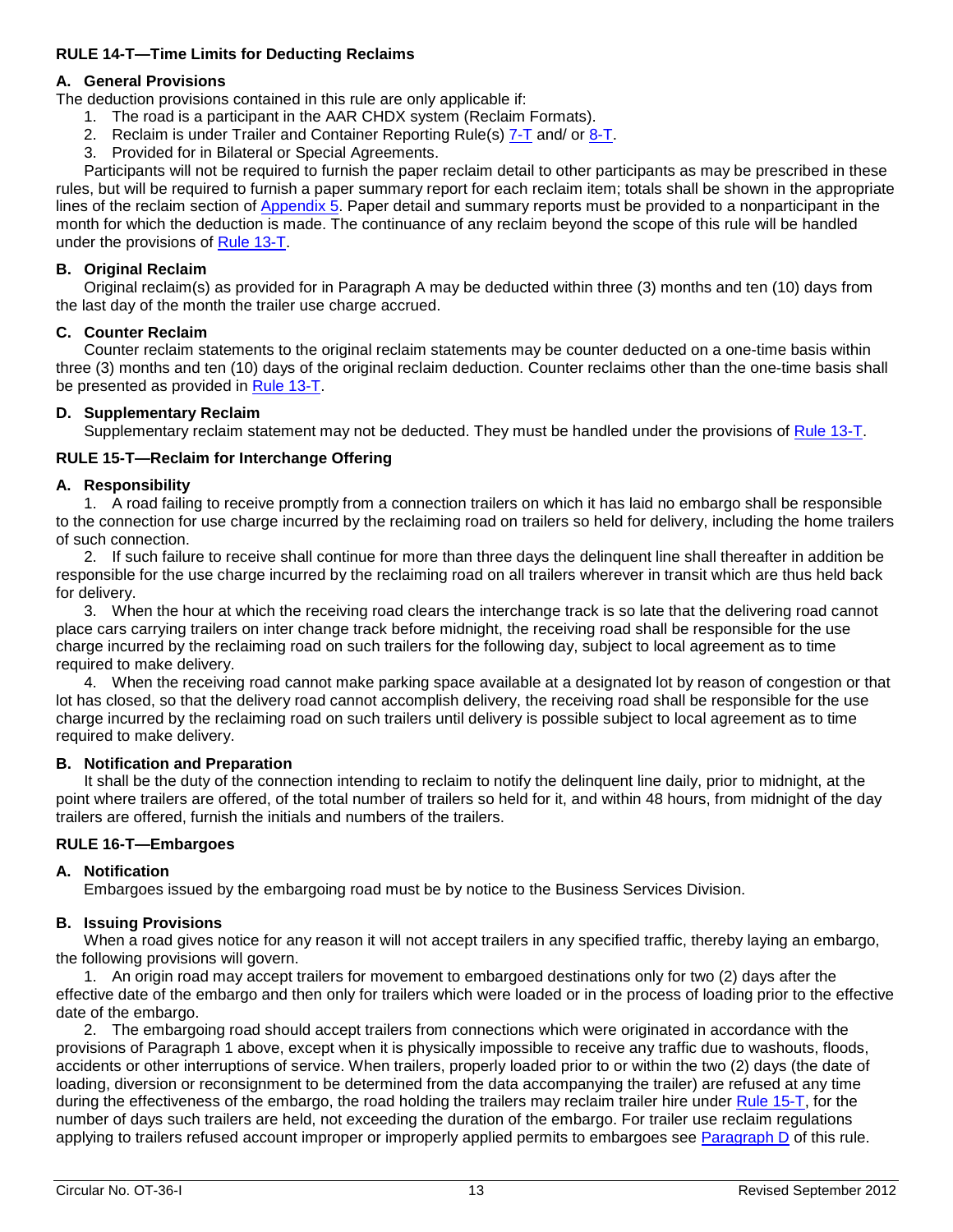# **C. Empty Trailers**

A railroad may not lay an embargo on its own empty trailers returned home in accordance w1th Trailer and Container Service Rules.

#### <span id="page-13-0"></span>**D. Reclaim**

Unless otherwise agreed, reclaim for use charge on a trailer held by reason of an improper or improperly applied permit to an embargo should be settled as follows:

When a road laying an embargo refuses to accept a trailer account improper or improperly applied permit to its embargo, it shall notify holding road, stating its exception to the permit, prior to midnight of the second day from date the trailer is delivered or tendered with necessary data for forwarding. If it neglects to give such notice, it shall be responsible for the use charge incurred by the reclaiming road for the number of days the trailer is held.

#### **RULE 17-T—Arbitration Procedures**

#### **A. Scope**

To interpret these rules and to settle disputes arising from them, the Safety and Operations Management Committee (SOMC) acting as the Operating - Transportation General Committee, Association of American Railroads, shall act as an Arbitration Committee. Members representing a majority of the total votes of the committee shall be present to constitute a quorum.

#### **B. Rule Disputes**

In case any question or dispute arises under these rules, it may by agreement of the disputing parties be submitted to the Arbitration Committee through the Secretary of the Business Services Division in abstract. The abstracts shall briefly set forth the points at issue and each party's interpretation of the rules upon which its claim is based. The Arbitration Committee shall base its decisions upon the rules and the abstract submitted, and its decisions shall be final. Should one of the parties elect not to furnish the necessary information, the Arbitration Committee shall use its judgment as to whether it can properly decide. All decisions shall be reported to the parties involved in the dispute.

#### **C. Non-Rule Disputes**

In case a question shall arise not covered by the rules, the roads disagreeing may by mutual consent submit such questions to the Arbitration Committee.

#### **RULE 18-T—Interpretation and Revision of Rules**

The Equipment Assets Committee, Business Services Division, Association of American Railroads, shall have authority to informally interpret these rules, and to make recommendations for changes or revisions thereto to SOMC, Association of American Railroads. Upon approval by SOMC, such changes or revisions to these rules will be submitted to the subscribers for vote by letter ballot (one vote for each trailer or container bearing railroad reporting marks which is owned, leased or controlled by subscribers, with an affirmative majority vote of all subscribers necessary for approval).

#### **RULE 19-T—Supervision and Audit**

#### **A. Supervision**

The Business Services Division, subject to direction of SOMC, shall supervise the application of the Trailer and Container Service and Reporting Rules, and obtain trailer location statements and other trailer performance statistics as deemed necessary.

#### **B. Audit Authorization**

The audit team of the Business Services Division of the Association of American Railroads may conduct investigations and audits, including examination of trailer records as may be necessary, to ensure the observance of these trailer and container reporting rules, and in the event that they are unable to adjust any matter with the individual railroads report their findings to the affected subscribers.

# **RULE 20-T—(Intentionally Not Used)**

**RULE 21-T—(Intentionally Not Used)**

**RULE 22-T—(Intentionally Not Used)**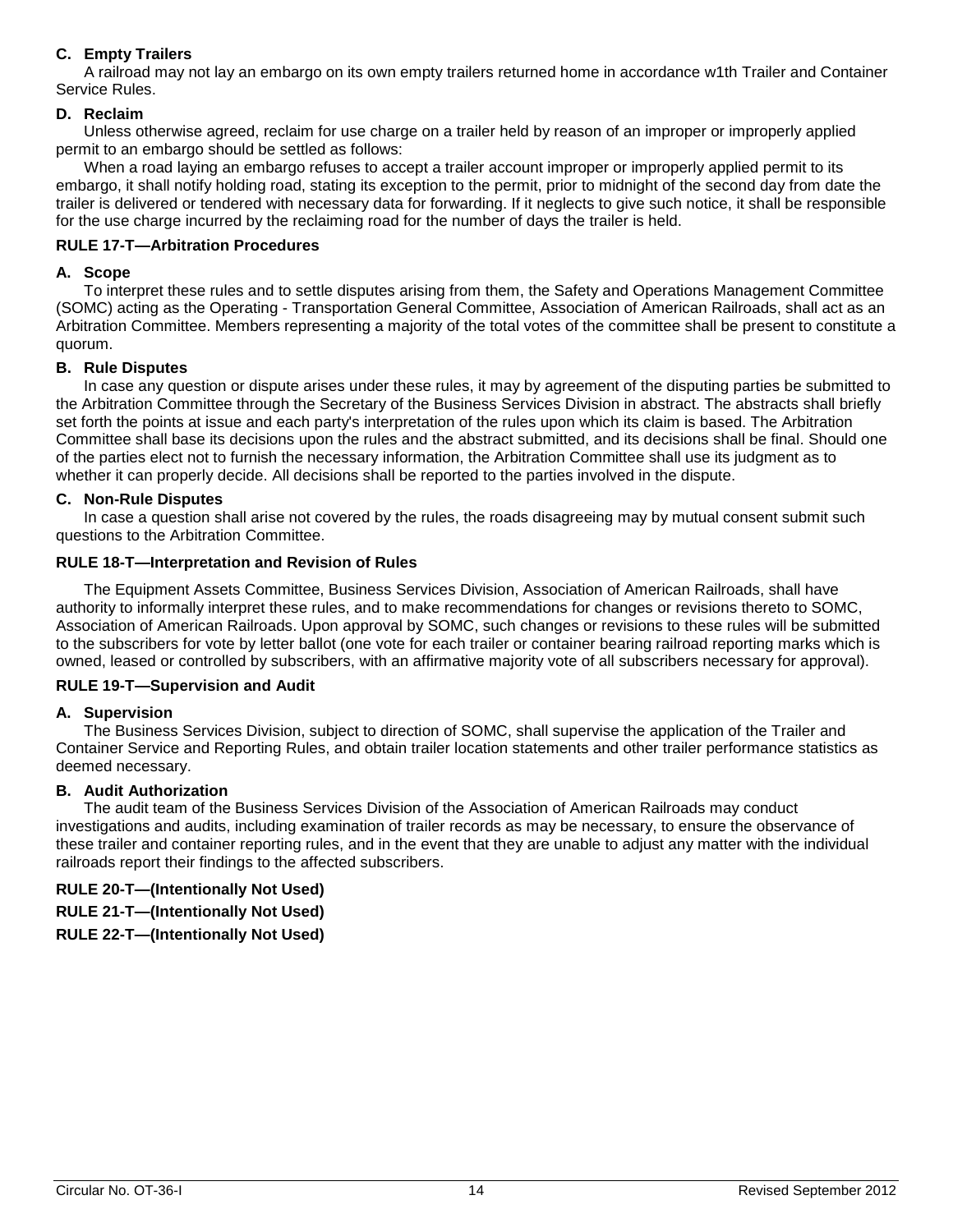#### **APPENDIX 4—REFERENCE RULE 11-T, SECTION 1 (B) NORTH AND SOUTH RAILROAD COMPANY TRAILER USE CHARGE REPORT**

<span id="page-14-0"></span>AAR ACCOUNTING CODE NSRR NO. G-1-T AAR ACCOUNTING NUMBER 999

SHEET NUMBER \_\_\_\_\_\_\_\_\_\_\_\_\_\_\_\_\_ MONTH/YEAR **with a set of the set of the set of the set of the set of the set of the set of the set of the set of the set of the set of the set of the set of the set of the set of the set of the set of the set of the set o** 

UNIT INITIAL PAID: EW OWNER: EAST WEST RAILROAD

| Unit Time<br>Number Rate<br>Rate<br>Pay |             | Begin Cycle<br>YYYY MM HHH | End Cycle<br>YYYY<br>е<br> ннн | Time<br>Units<br>L<br>E | Total<br>Amount |
|-----------------------------------------|-------------|----------------------------|--------------------------------|-------------------------|-----------------|
|                                         | Pay<br>Code |                            | MM                             |                         |                 |
|                                         |             |                            |                                |                         |                 |
|                                         |             |                            |                                |                         |                 |
|                                         |             |                            |                                |                         |                 |
|                                         |             |                            |                                |                         |                 |
|                                         |             |                            |                                |                         |                 |
|                                         |             |                            |                                |                         |                 |
|                                         |             |                            |                                | ---                     |                 |
|                                         |             |                            |                                |                         |                 |
|                                         |             |                            |                                |                         |                 |
|                                         |             |                            |                                |                         |                 |

NOTE: See Appendix 4-A to determine how totals are to be displayed

#### **APPENDIX 4-A REFERENCE APPENDIX 4 AND 6**

#### **RATE TYPE DEFINITIONS**

| Code | <b>Definition</b>  |
|------|--------------------|
|      | Aged Rate          |
|      | Contract           |
|      | <b>Tariff Rate</b> |

#### **PAY CODE DEFINITIONS**

| Code         | <b>EDI Code</b> | <b>Definition</b>                                         |
|--------------|-----------------|-----------------------------------------------------------|
| A            | AJ              | An adjustment to an initial complete settlement.          |
| $\mathsf{C}$ | FP              | An initial full and complete settlement to a cycle.       |
| $\mathbf{r}$ | FL.             | A final payment for a cycle which was initiated in        |
|              |                 | previous months.                                          |
| D            | PP              | A partial payment for a trip that begins in one month and |
|              |                 | completes in the next.                                    |
|              | NS.             | A default value if unknown. Payment when prior or         |
|              |                 | subsequent status is unknown at the time of payment.      |

#### **GRAND TOTAL REPORTING PROCEDURES FOR APPENDIX 4 AND 6.**

Individual Sheet Totals are not to be reported. The grand totals, by reporting mark, for each service month will be displayed on the last detail sheet as follows:

| <b>Grand Total</b> | Days | Amount |
|--------------------|------|--------|
| Loaded             |      |        |
| Empty              |      |        |
| Total              |      |        |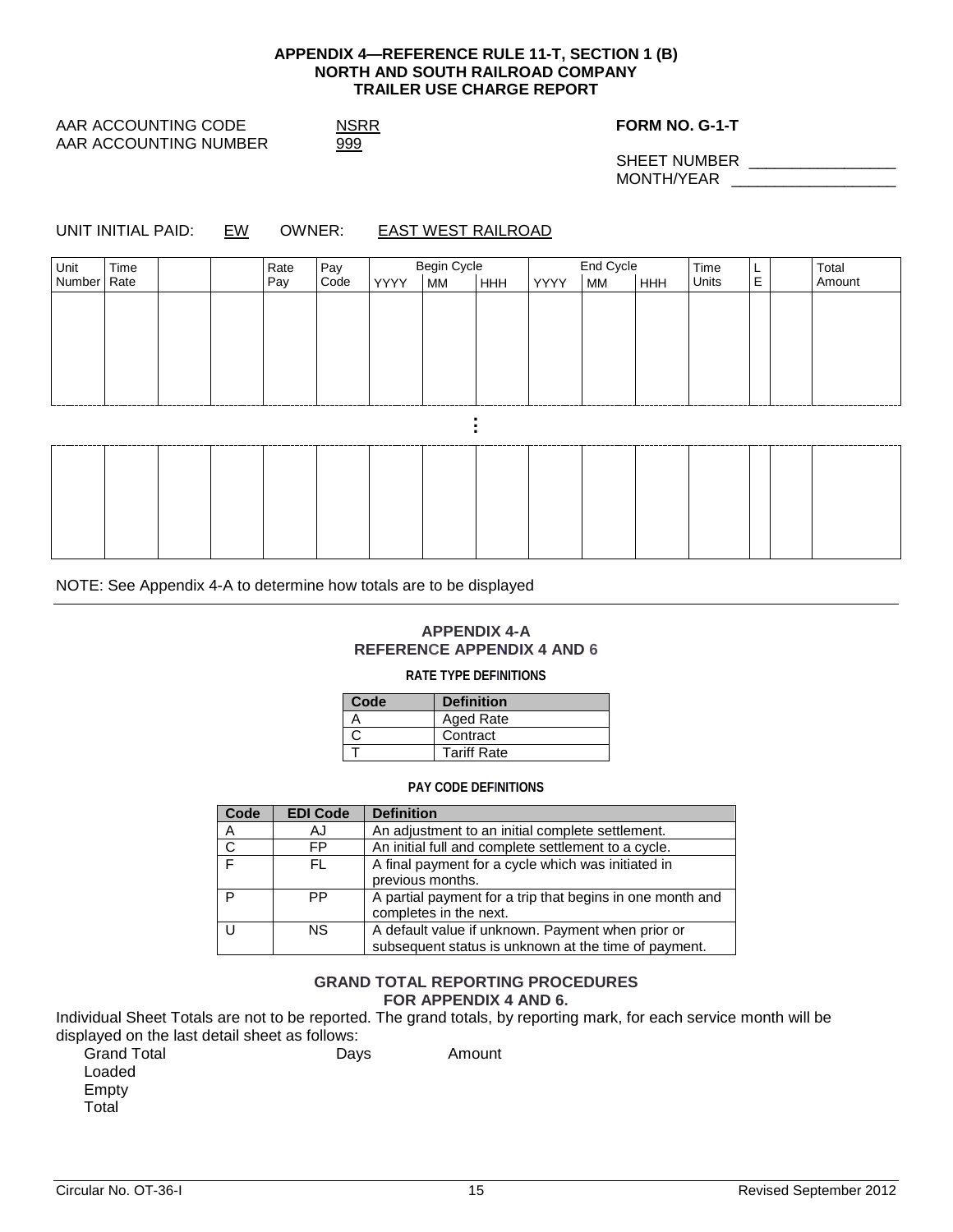#### **APPENDIX 5—REFERENCE RULE 11-T, A.3.**

#### **NORTH AND SOUTH RAILROAD COMPANY SUMMARY OF AMOUNTS DUE FOR CAR HIRE OF FREIGHT CARS, TRAILERS AND RELATED COSTS**

<span id="page-15-0"></span>FOR EQUIPMENT OF \_\_\_\_\_\_\_\_\_\_\_\_\_\_\_\_\_\_\_\_\_\_\_\_\_\_ MONTH OF \_\_\_\_\_\_\_\_\_\_\_\_\_\_\_\_ 20 \_\_\_

| <b>ITEM NAME</b>               | <b>ACCOUNT*</b>            |                    | (A)            | (B)              | $(A)-(B)$  |
|--------------------------------|----------------------------|--------------------|----------------|------------------|------------|
| CAR HIRE RULES 1/11-1T/11T     | <b>TYPE</b><br><b>DESC</b> |                    | <b>PAYMENT</b> | <b>DEDUCTION</b> | <b>NET</b> |
| <b>CURRENT</b>                 | 010                        | 01                 |                |                  |            |
| <b>FIRST ADJUSTMENT</b>        |                            | 02                 |                |                  |            |
| <b>PRIOR</b>                   |                            | $\overline{03}$    |                |                  |            |
| <b>REGISTRATION ADJUSTMENT</b> |                            | $\overline{06}$    |                |                  |            |
| <b>PENALTY</b>                 |                            | 01.02.03.06        |                |                  |            |
| <b>APPURTENANCE</b>            | 010                        |                    |                |                  |            |
| <b>CURRENT</b>                 |                            | 01                 |                |                  |            |
| <b>FIRST ADJUSTMENT</b>        |                            | 02                 |                |                  |            |
| <b>PRIOR</b>                   |                            | $\overline{03}$    |                |                  |            |
| <b>PENALTY</b>                 |                            | 01.02.03           |                |                  |            |
| <b>INTERMODAL</b>              | 020                        |                    |                |                  |            |
| <b>CURRENT</b>                 |                            | 01                 |                |                  |            |
| <b>FIRST ADJ.</b>              |                            | 02                 |                |                  |            |
| <b>PRIOR</b>                   |                            | $\overline{03}$    |                |                  |            |
| <b>PENALTY</b>                 |                            | 01.02.03           |                |                  |            |
|                                |                            |                    |                |                  |            |
| <b>CAR HIRE OTHER</b>          |                            |                    |                |                  |            |
| <b>CAR HIRE MISCELLANEOUS</b>  | 014                        | <b>ANY</b>         |                |                  |            |
| <b>RULE 4</b>                  | 040                        | 07.08.09           |                |                  |            |
| <b>RULE 5</b>                  | 050-055                    | 07.08.09           |                |                  |            |
| <b>RULE 7</b>                  | $\overline{070}$           | 07.08.09           |                |                  |            |
| <b>RULE 8</b>                  | 080                        | 07.08.09           |                |                  |            |
| <b>RULE 15</b>                 | 150-151                    | 07.08.09           |                |                  |            |
| <b>RULE 16</b>                 | 160                        | 07.08.09           |                |                  |            |
| <b>RULE 21 LOADING CHARGE</b>  | 210                        | 01.02.03           |                |                  |            |
| <b>RULE 22</b>                 | 220-225                    | 07.08.09           |                |                  |            |
| <b>RULE 23</b>                 | 230                        | 07.08.09           |                |                  |            |
|                                |                            |                    |                |                  |            |
| <b>MISCELLANEOUS</b>           |                            |                    |                |                  |            |
| <b>SPECIAL</b>                 | 400                        | 07.08.09           |                |                  |            |
| <b>BILATERAL</b>               | 425                        | 07.08.09           |                |                  |            |
| <b>CONTRACTS</b>               | 450                        | 07.08.09           |                |                  |            |
| <b>TTX STORAGE</b>             | 500-550                    | 07.08              |                |                  |            |
| <b>TRAILER RELIEF</b>          | 600                        | 07.08.09           |                |                  |            |
|                                |                            |                    |                |                  |            |
| <b>NON CAR HIRE - OTHER</b>    |                            |                    |                |                  |            |
| $CSR - 5$                      | 800                        | <b>XXXXXXXXXXX</b> |                |                  |            |
| <b>SPECIAL USE CHARGE</b>      | 810<br>XXXXXXXXXX          |                    |                |                  |            |
| <b>ORIGIN DETENTION</b>        | 820<br>XXXXXXXXXX          |                    |                |                  |            |
| <b>DESTINATION DETENTION</b>   | 825<br><b>XXXXXXXXXXX</b>  |                    |                |                  |            |
| $OT - 5$                       | 850                        | 07.08.09           |                |                  |            |
|                                |                            |                    |                |                  |            |
| <b>GRAND TOTALS</b>            | <b>XXX</b>                 | XXXXXXXXXXX        |                |                  |            |
|                                |                            |                    |                |                  |            |

**\*Applicable to exchange tape roads only**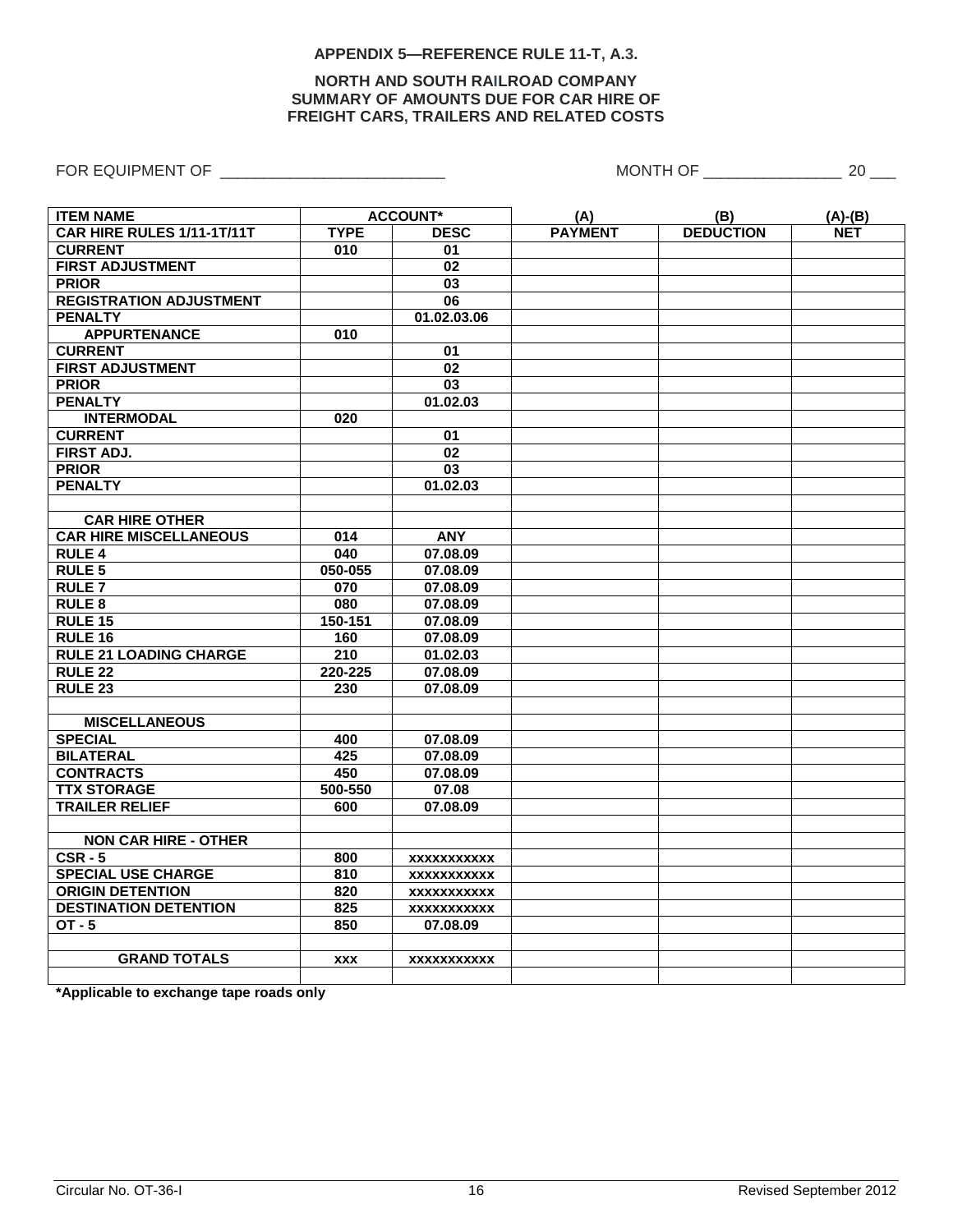#### **APPENDIX 6 REFERENCE RULE 11-T, A.5.,7. Form 0-1-T**

# **NORTH & SOUTH RAILROAD TRAILER USE CHARGE ADJUSTMENT REPORT**

<span id="page-16-0"></span>

| <b>AAR Accounting Code</b>   |  |
|------------------------------|--|
| <b>AAR Accounting Number</b> |  |

AAR Accounting Code NSRR Sheet Number \_\_\_\_\_\_\_\_\_\_\_\_\_\_\_\_\_\_\_\_ Month/Year \_\_\_\_\_\_\_\_



Unit Initial Paid: **EW** Owner: **EAST WEST RAILROAD**

| Unit   | Time              |                 |               | Rate                       |             |      |                          |            |      | End Cycle |     | Time  | L           | Total  |
|--------|-------------------|-----------------|---------------|----------------------------|-------------|------|--------------------------|------------|------|-----------|-----|-------|-------------|--------|
| Number | Rate              |                 |               | Type                       | Pay<br>Code | YYYY | Begin Cycle<br>  MM   HI | <b>HHH</b> | YYYY | <b>MM</b> | HHH | Units | $\mathsf E$ | Amount |
|        |                   |                 |               |                            |             |      |                          |            |      |           |     |       |             |        |
|        | Service Month ___ |                 |               |                            |             |      |                          |            |      |           |     |       |             |        |
|        |                   |                 |               |                            |             |      |                          |            |      |           |     |       |             |        |
|        |                   |                 |               |                            |             |      |                          |            |      |           |     |       |             |        |
|        |                   |                 |               |                            |             |      |                          |            |      |           |     |       |             |        |
|        |                   |                 |               |                            |             |      |                          |            |      |           |     |       |             |        |
|        |                   |                 |               |                            |             |      |                          |            |      |           |     |       |             |        |
|        |                   |                 |               |                            |             |      |                          |            |      |           |     |       |             |        |
|        |                   |                 |               |                            |             |      |                          |            |      |           |     |       |             |        |
|        |                   | Service Month _ |               |                            |             |      |                          |            |      |           |     |       |             |        |
|        |                   |                 |               |                            |             |      |                          |            |      |           |     |       |             |        |
|        |                   |                 |               |                            |             |      |                          |            |      |           |     |       |             |        |
|        |                   |                 |               |                            |             |      |                          |            |      |           |     |       |             |        |
|        |                   |                 |               |                            |             |      |                          |            |      |           |     |       |             |        |
|        |                   |                 |               |                            |             |      |                          |            |      |           |     |       |             |        |
|        |                   |                 |               |                            |             |      |                          |            |      |           |     |       |             |        |
|        |                   |                 |               |                            |             |      |                          |            |      |           |     |       |             |        |
|        |                   |                 |               |                            |             |      |                          |            |      |           |     |       |             |        |
|        |                   |                 | Service Month |                            |             |      |                          |            |      |           |     |       |             |        |
|        |                   |                 |               |                            |             |      |                          |            |      |           |     |       |             |        |
|        |                   |                 |               |                            |             |      |                          |            |      |           |     |       |             |        |
|        |                   |                 |               |                            |             |      |                          |            |      |           |     |       |             |        |
|        |                   |                 |               |                            |             |      |                          |            |      |           |     |       |             |        |
|        |                   |                 |               |                            |             |      |                          |            |      |           |     |       |             |        |
|        |                   |                 |               |                            |             |      |                          |            |      |           |     |       |             |        |
|        |                   |                 |               |                            |             |      |                          |            |      |           |     |       |             |        |
|        |                   | Service Month _ |               |                            |             |      |                          |            |      |           |     |       |             |        |
|        |                   |                 |               |                            |             |      |                          |            |      |           |     |       |             |        |
|        |                   |                 |               |                            |             |      |                          |            |      |           |     |       |             |        |
|        |                   |                 |               |                            |             |      |                          |            |      |           |     |       |             |        |
|        |                   |                 |               |                            |             |      |                          |            |      |           |     |       |             |        |
|        |                   |                 |               |                            |             |      |                          |            |      |           |     |       |             |        |
|        |                   |                 |               |                            |             |      |                          |            |      |           |     |       |             |        |
|        |                   |                 |               |                            |             |      |                          |            |      |           |     |       |             |        |
|        |                   |                 |               | Service Month ____________ |             |      |                          |            |      |           |     |       |             |        |
|        |                   |                 |               |                            |             |      |                          |            |      |           |     |       |             |        |
|        |                   |                 |               |                            |             |      |                          |            |      |           |     |       |             |        |
|        |                   |                 |               |                            |             |      |                          |            |      |           |     |       |             |        |
|        |                   |                 |               |                            |             |      |                          |            |      |           |     |       |             |        |
|        |                   |                 |               |                            |             |      |                          |            |      |           |     |       |             |        |
|        |                   |                 |               |                            |             |      |                          |            |      |           |     |       |             |        |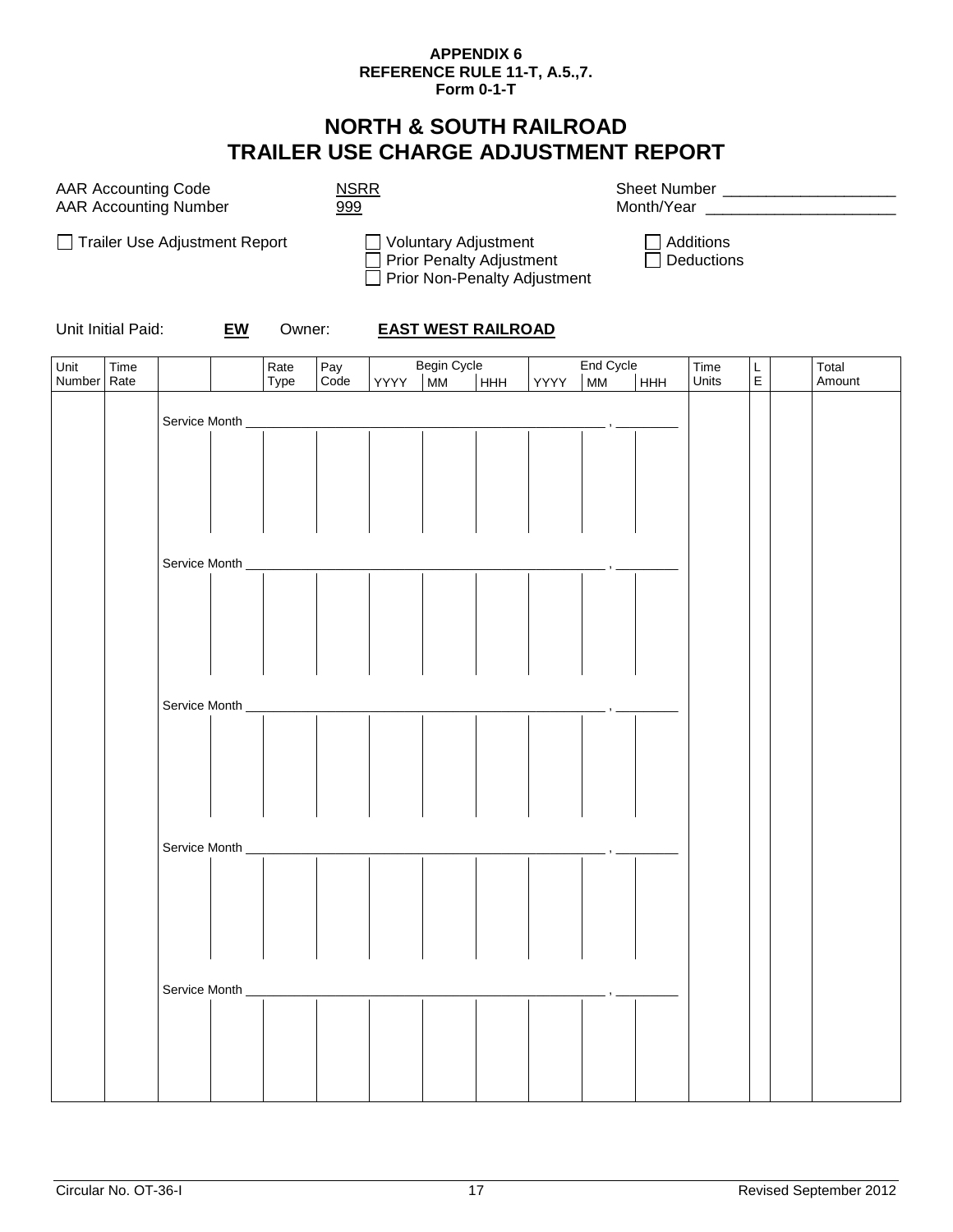#### **APPENDIX 7 REFERENCE RULE 11-T, B.1.**

<span id="page-17-0"></span>I.In the interest of providing consistency of content and format, the content information immediately below is mandatory for the processing of trailer/container discrepancy claims (See Note 5).

- (1) Size of Claim form shall be  $8 \frac{1}{2} \times 11$ ".
- (2) Claimee.
- 
- (3) Trailer/Container initial and number.<br>(4) AAR Equipment Type Code.  $(4)$  AAR Equipment Type Code.<br>(5) Month and year use charge of
- Month and year use charge earned.
- (6) Use Charge.
- (7) Trailer/Container owner name and mailing location.
- All interchange and all junction records for the month (see Notes 1 & 2).
- (9) Location (Alpha abbreviation of city) of: (I) all interchanges; and/or (II) all junctions furnished via the AAR TRAIN II system; and/or (III) any event that begins or ends a cycle as specified in Rules 2-T, D, and II-T, B.4.
- (10) TRAIN II data type codes on all junction records (see APPENDIX 7-A. Not required for manually prepared claims.)
- (11) All non-penalty allowances, **by cycle**, for the month being claimed (See Notes 2, 3, & 6).
- (12) (Intentionally not used).
- **XYZ RAILROAD APPENDIX 7 INITIAL NUMBER** \_\_\_\_\_\_\_\_\_\_\_\_\_\_\_\_\_

#### (13) Provision for claimee to post record and furnish payment and allowance information (See Note 4).

(14) Provision for reissuance showing new claimee, month and year of reissue.

NOTE 1: Manually prepared claims must only include the last previous and first subsequent records in addition to those needed to support the claims.

NOTE 2: Hour of month is the cumulative hour of begin/end cycle, e.g., 3rd of month at 1100 hours would be stated as 60.

NOTE 3: On the line titled "claimed," show the days being claimed from each road, after applying overpayments to underpayments per Rule 11- T, B.3.

NOTE 4: When responding to claim, denote road's initials in the first space available in the ``USER record" section with replies being made in descending sequence.

NOTE 5: Claims for differences in trailer/container use charges rates are not required to be issued in the standardized mandatory claim format. NOTE 6: **Skip a line in owner pay history record when a cycle is missing.**

NOTE 7: Reason Codes: - For Future Use.

#### **FOR MONTH OF** \_\_\_\_\_\_\_\_\_\_\_\_\_\_\_\_\_

| FUN MUNTH UF                  |  |  |  |  |  |  |  |  |  |  |  |  |
|-------------------------------|--|--|--|--|--|--|--|--|--|--|--|--|
|                               |  |  |  |  |  |  |  |  |  |  |  |  |
|                               |  |  |  |  |  |  |  |  |  |  |  |  |
|                               |  |  |  |  |  |  |  |  |  |  |  |  |
|                               |  |  |  |  |  |  |  |  |  |  |  |  |
|                               |  |  |  |  |  |  |  |  |  |  |  |  |
| <b>DIFF</b><br><b>UNITS</b>   |  |  |  |  |  |  |  |  |  |  |  |  |
| $(+) / (-)$<br><b>ALLOWED</b> |  |  |  |  |  |  |  |  |  |  |  |  |
|                               |  |  |  |  |  |  |  |  |  |  |  |  |
|                               |  |  |  |  |  |  |  |  |  |  |  |  |
|                               |  |  |  |  |  |  |  |  |  |  |  |  |
| <b>UNITS</b><br><b>DIFF</b>   |  |  |  |  |  |  |  |  |  |  |  |  |
| ALLOWED<br>$(+) / (-)$        |  |  |  |  |  |  |  |  |  |  |  |  |
|                               |  |  |  |  |  |  |  |  |  |  |  |  |
|                               |  |  |  |  |  |  |  |  |  |  |  |  |
|                               |  |  |  |  |  |  |  |  |  |  |  |  |
|                               |  |  |  |  |  |  |  |  |  |  |  |  |
| USE REVERSE SIDE FOR          |  |  |  |  |  |  |  |  |  |  |  |  |
| ADDITIONAL COMMENTS           |  |  |  |  |  |  |  |  |  |  |  |  |
|                               |  |  |  |  |  |  |  |  |  |  |  |  |
| <b>CLAIM AMOUNT</b>           |  |  |  |  |  |  |  |  |  |  |  |  |
| <b>TIME</b>                   |  |  |  |  |  |  |  |  |  |  |  |  |
| <b>MILES</b>                  |  |  |  |  |  |  |  |  |  |  |  |  |
| APPURT.                       |  |  |  |  |  |  |  |  |  |  |  |  |
| <b>TOTAL</b>                  |  |  |  |  |  |  |  |  |  |  |  |  |
|                               |  |  |  |  |  |  |  |  |  |  |  |  |

# **JUNCTION DATA TYPE CODE DEFINITIONS APPENDIX 7-A**

#### **REFERENCE APPENDIX 7**

# CODE:<br>B Inte

- Interchange record created by LCS when both roads reported the same equipment event but the time difference was greater than 4 hours.
- D Interchange record created by LCS from the delivery record. No receipt reported.
- G Interchange record created by LCS because of a gap (both reports are missing).
- O Verified interchange created from one-road reporting, where the delivery road is the official reporter.
- P Verified interchange created from one-road reporting, where the receiving road is the official reporter.
- R Interchange record created by LCS from the receipt record. No
- delivery reported. T Interchange record created by LCS default logic when a TRUK
- reporting is missing.
- V Verified interchange, both roads reported exactly the same time and location.
- W Verified interchange record created by LCS using the delivery record because both roads reported the same equipment event with a time discrepancy within 4 hours or less.
- Z Interchange record created by LCS when an Out To TRUK and an In From TRUK message is matched (both roads reported).